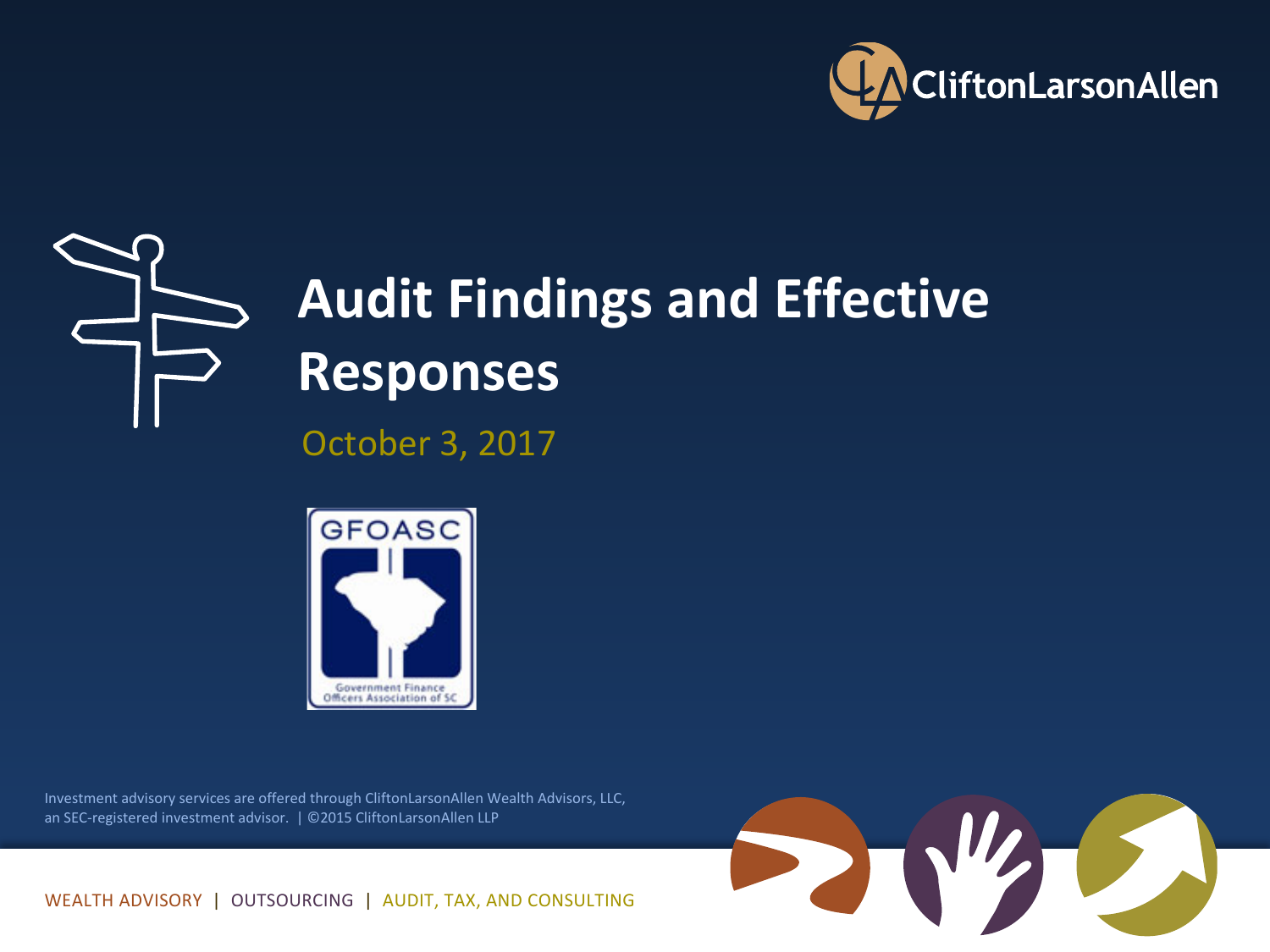#### **About CliftonLarsonAllen**

- A professional services firm with three distinct business lines
	- Wealth Advisory
	- Outsourcing
	- Audit, Tax, and Consulting
- More than 5,000 employees
- Offices coast to coast



*Investment advisory services are offered through CliftonLarsonAllen Wealth Advisors, LLC.* 



**2**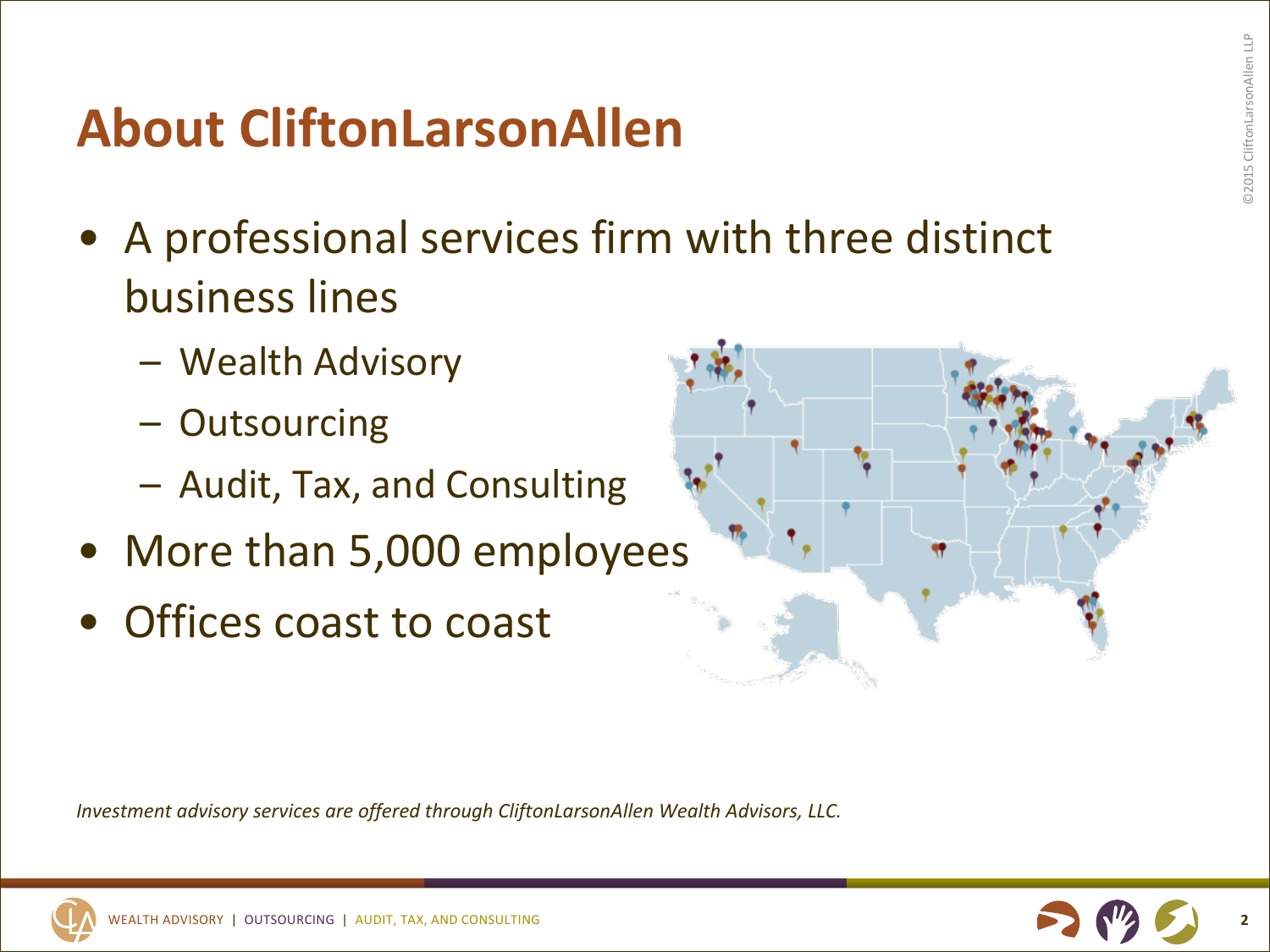#### **Speaker Introductions**



#### **Christopher J. Kessler, CPA**

Manager, State and Local Government

Chris has over 9 years of experience with providing auditing and accounting services to state and local government entities throughout the country. Chris serves a wide range of governmental clients, and specializes in State governments and municipalities and as a result, Chris has managed some of CLA's largest state and local government clients throughout his career.

#### Credentials and experience relevant to this topic:

- Frequent speaker and subject matter expert on financial and single audits for AICPA, GFOA, and AGA
- Engagement manager on 3 statewide financial statement audits and single audits
- Engagement manager on multiple municipal government financial statement audits and single audits
- Frequently engaged with Federal Inspector Generals
- AICPA Peer Reviewer

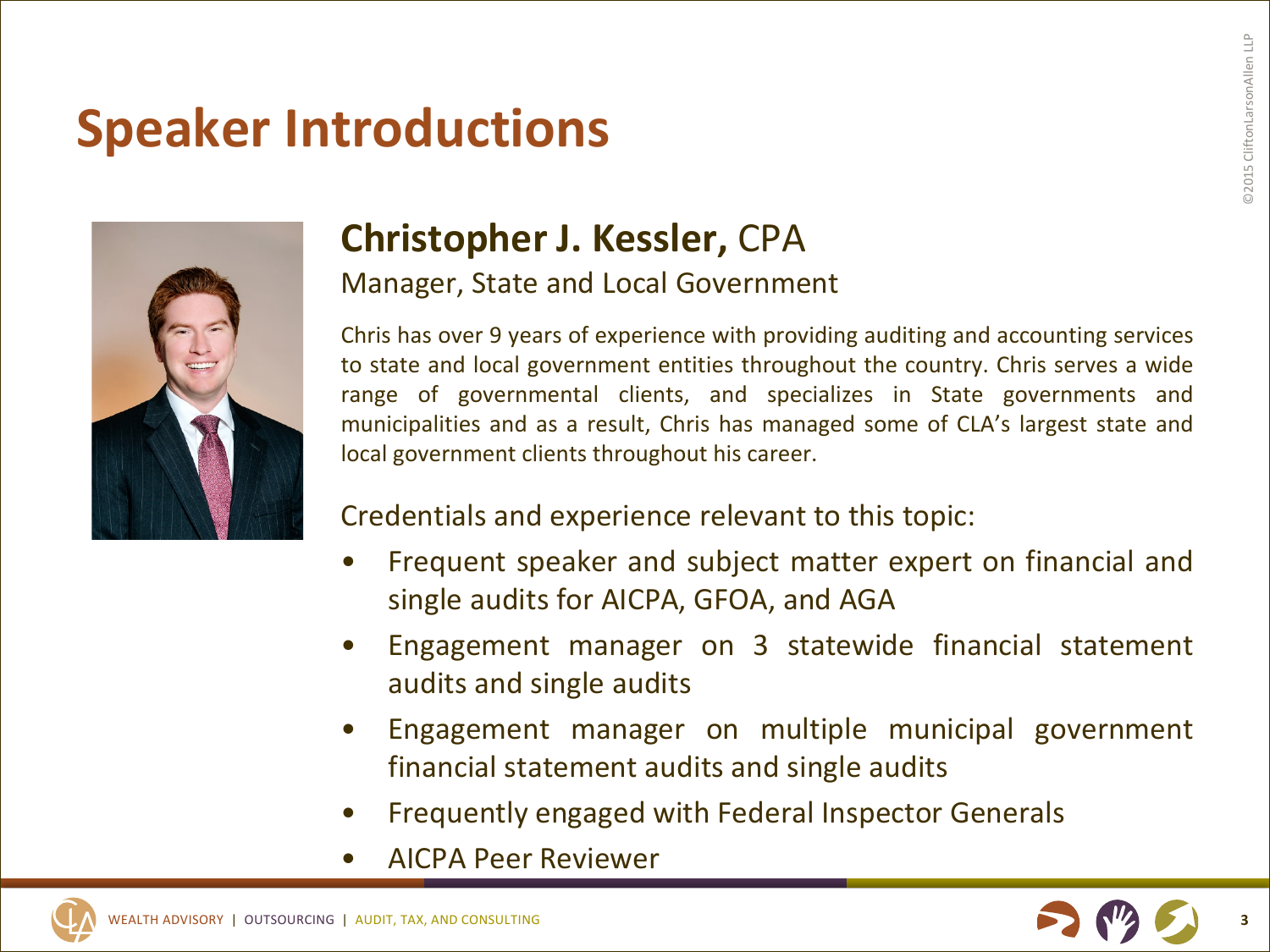#### **Learning Objectives**

- At the end of this session, you will be able to:
	- $-$  Discuss the elements of the findings and how auditors use their judgement to classify and report findings.
	- Develop management responses to findings that are concise and effective.
	- $-$  Apply context to findings to better communicate "the story" of the finding.

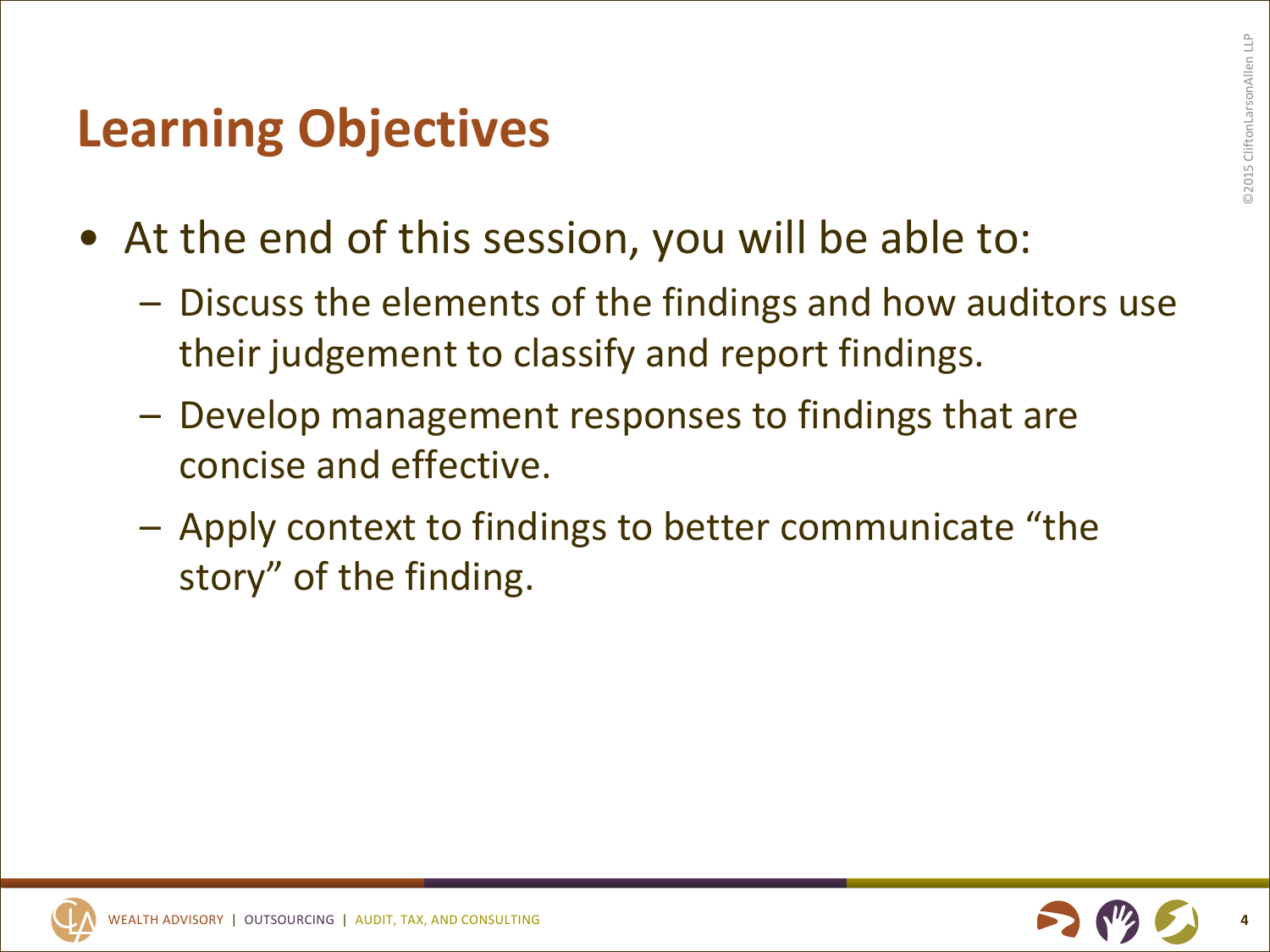# **What Do We Need to Understand about Audit Findings?**

- The various types of findings.
- Attitudes and perspectives form various views.
- The process of findings

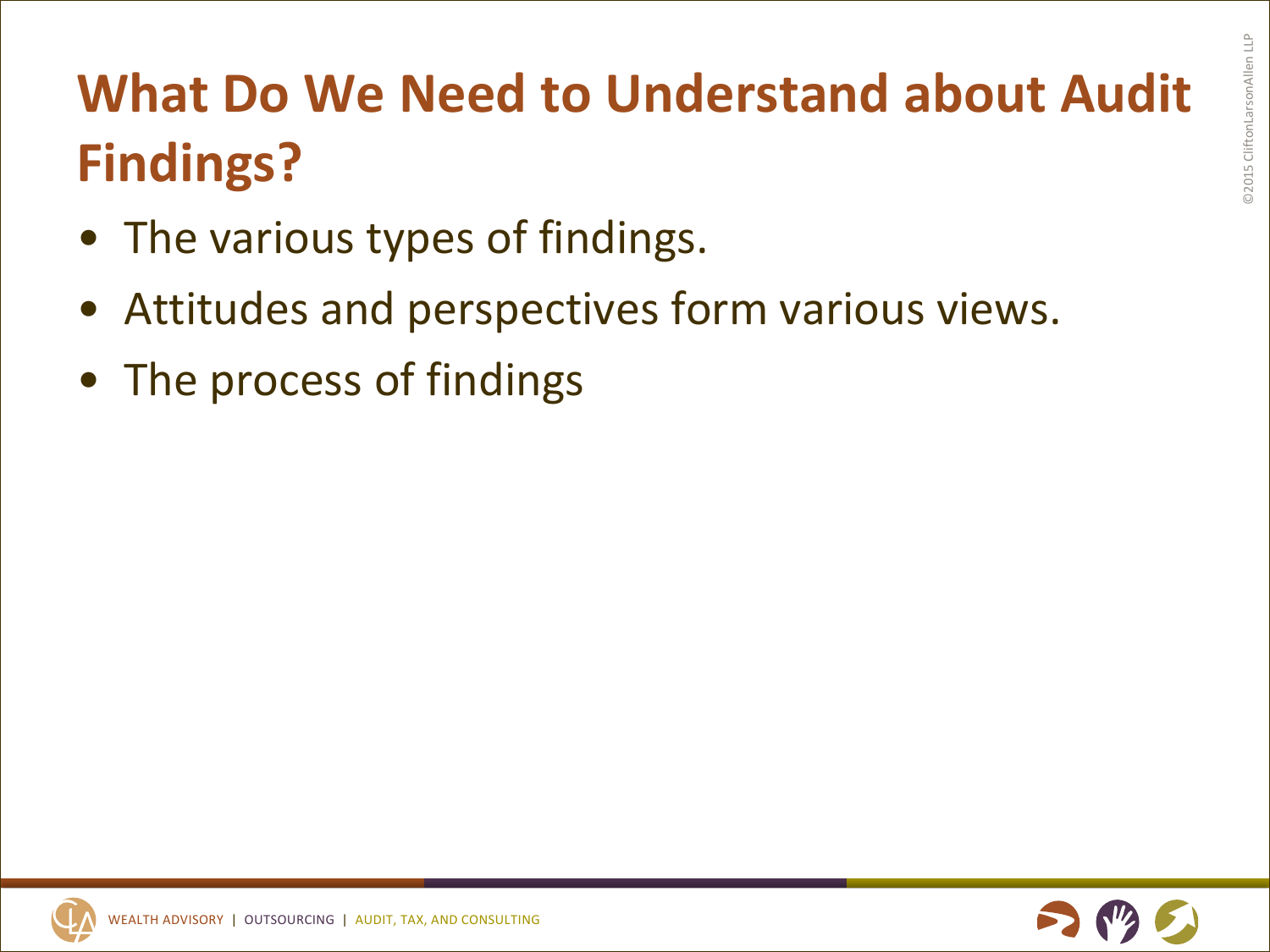### **Types of Audit Findings**

- Financial statement findings
	- SAS No. 115, *Communicating Internal Control Related Matters Identified in an Audit*
	- *GAO's Government Auditing Standards (Yellow Book)*
- Single audit findings
	- *Federal grant programs*
	- *OMB's Uniform Guidance*
- Management letter comments
	- Those charged with governance
	- "Other comment"

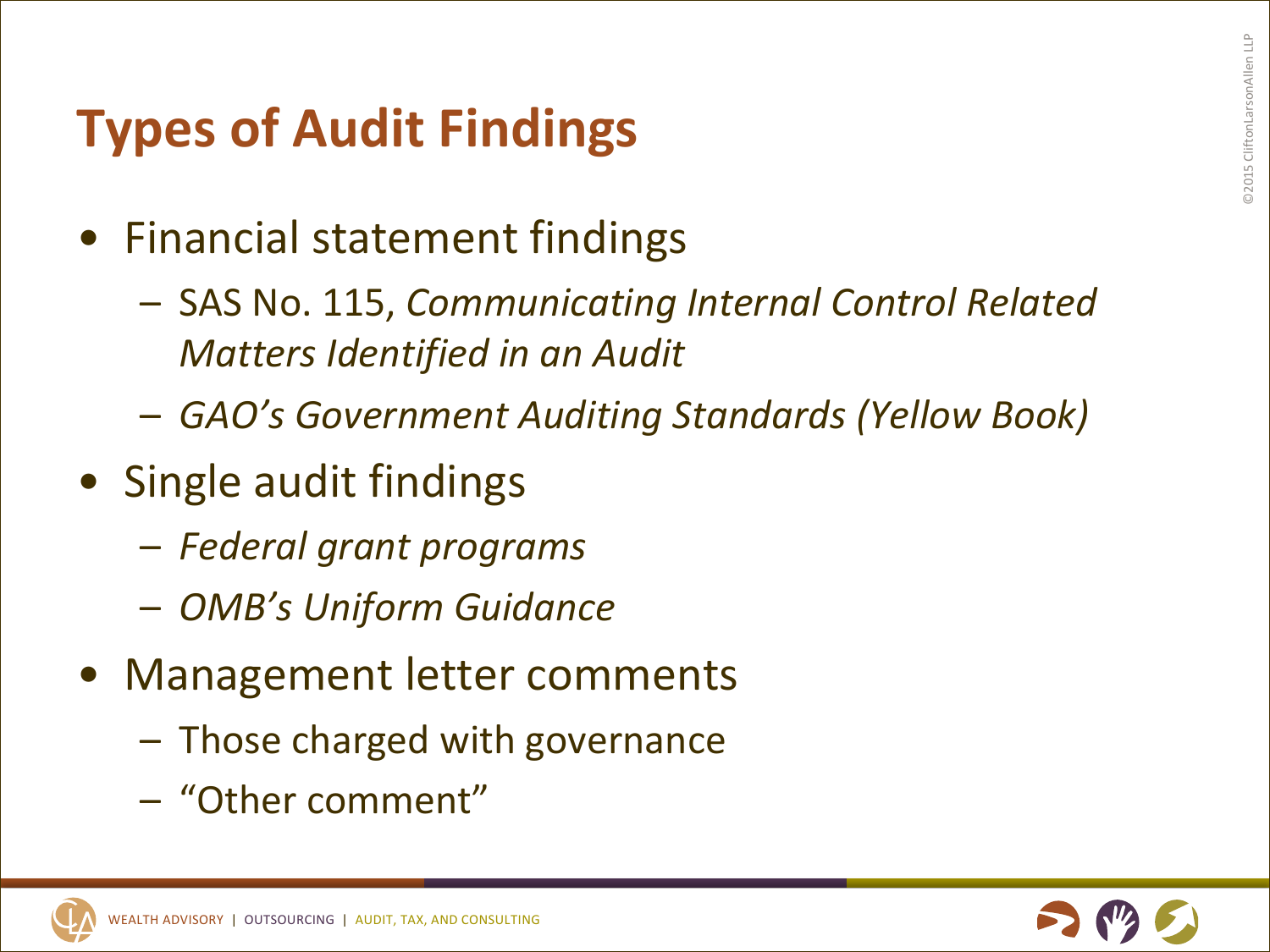#### **Financial Statement Findings**

- Findings in internal control of financial reporting
- Background -
	- $-$  Based on auditor risk assessment of material misstatements.
		- $\diamond$  Drives the significance of the finding
	- Often found during test of internal control design or effectiveness.
	- $-$  *Requirement:* Understand internal control over account balances and class of transactions with a risk of material misstatement.

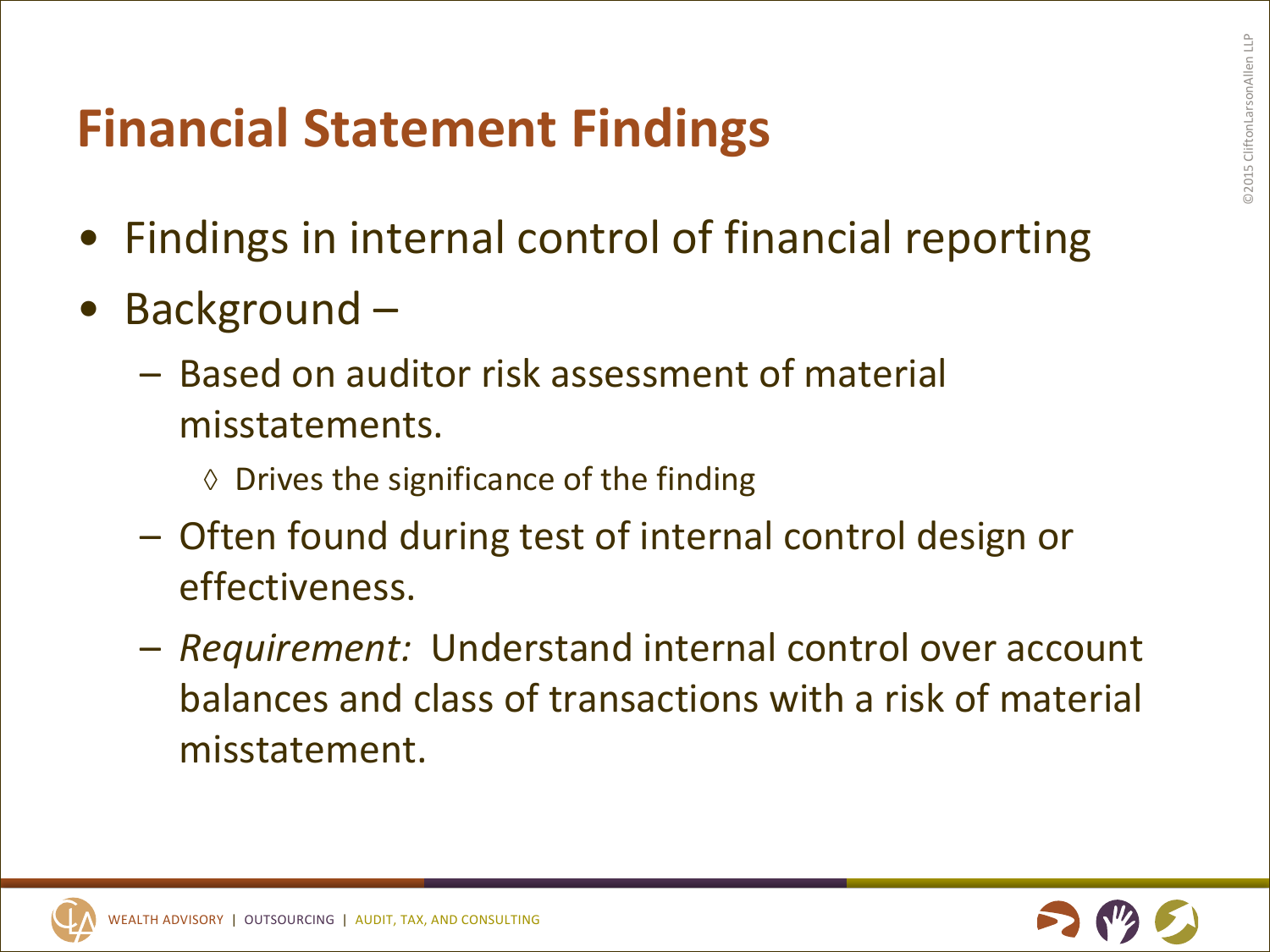#### **Single Audit Findings**

- Findings in internal control over compliance
- Findings over compliance
	- Noncompliance
- Background
	- Based on auditor risk assessment of material noncompliance.
		- $\diamond$  Drives the significance of the finding
	- Often found during test of internal control design or effectiveness testing and compliance testing
	- $-$  *Requirement:* Auditors are required to test internal controls over compliance to achieve low control risk

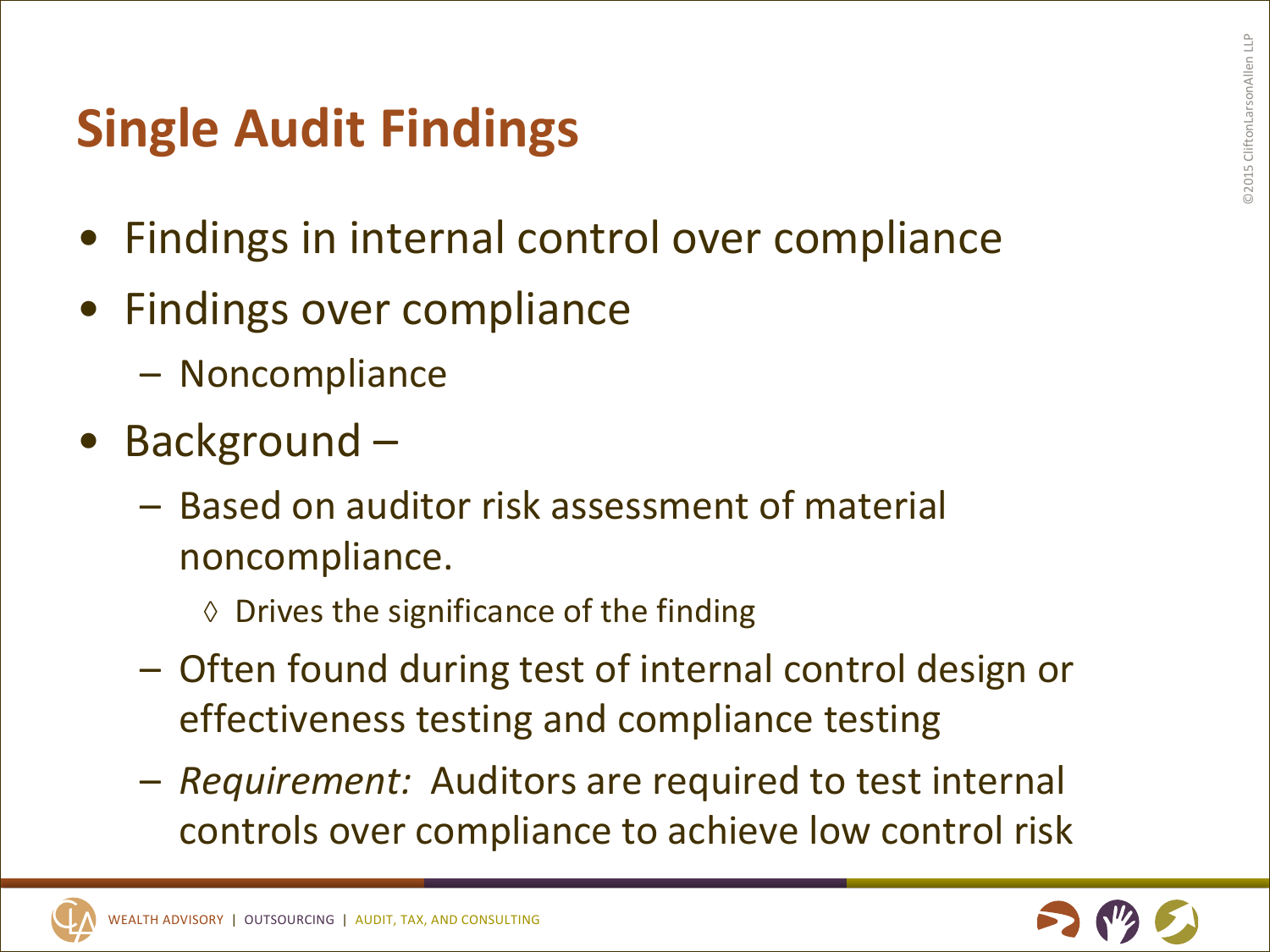## **Finding Thresholds in Single Audit**

- Internal control
	- $-$  Significant deficiencies and material weaknesses
- Material noncompliance
- Known or likely questioned costs greater than \$25,000
- Known or likely fraud
- Misrepresentation of status of prior year findings

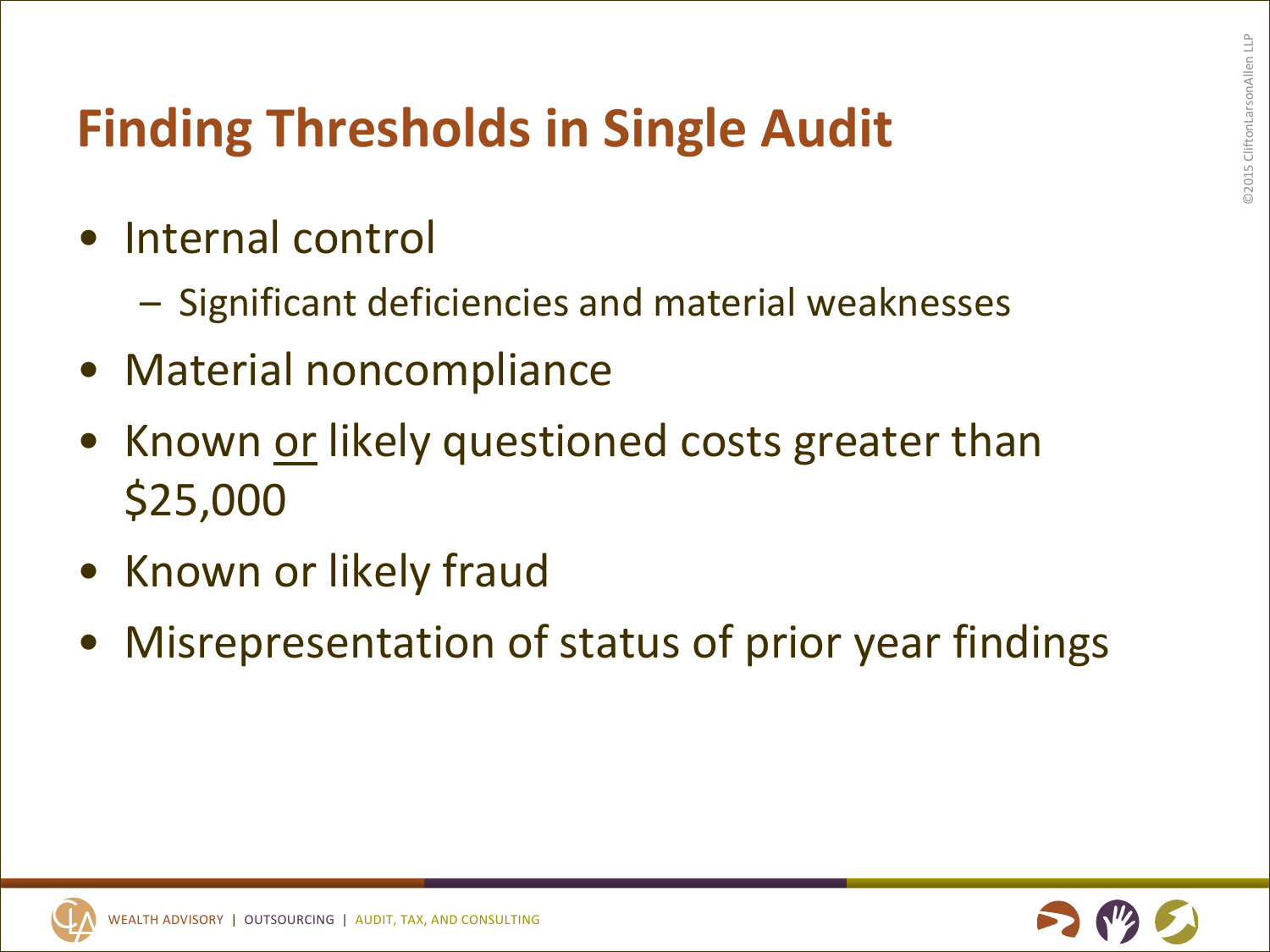## **Rule of Thumb and Federal Expectation**

- If noncompliance, internal controls were not working properly.
	- $-$  So usually, if you have a noncompliance finding you will have an internal control finding.



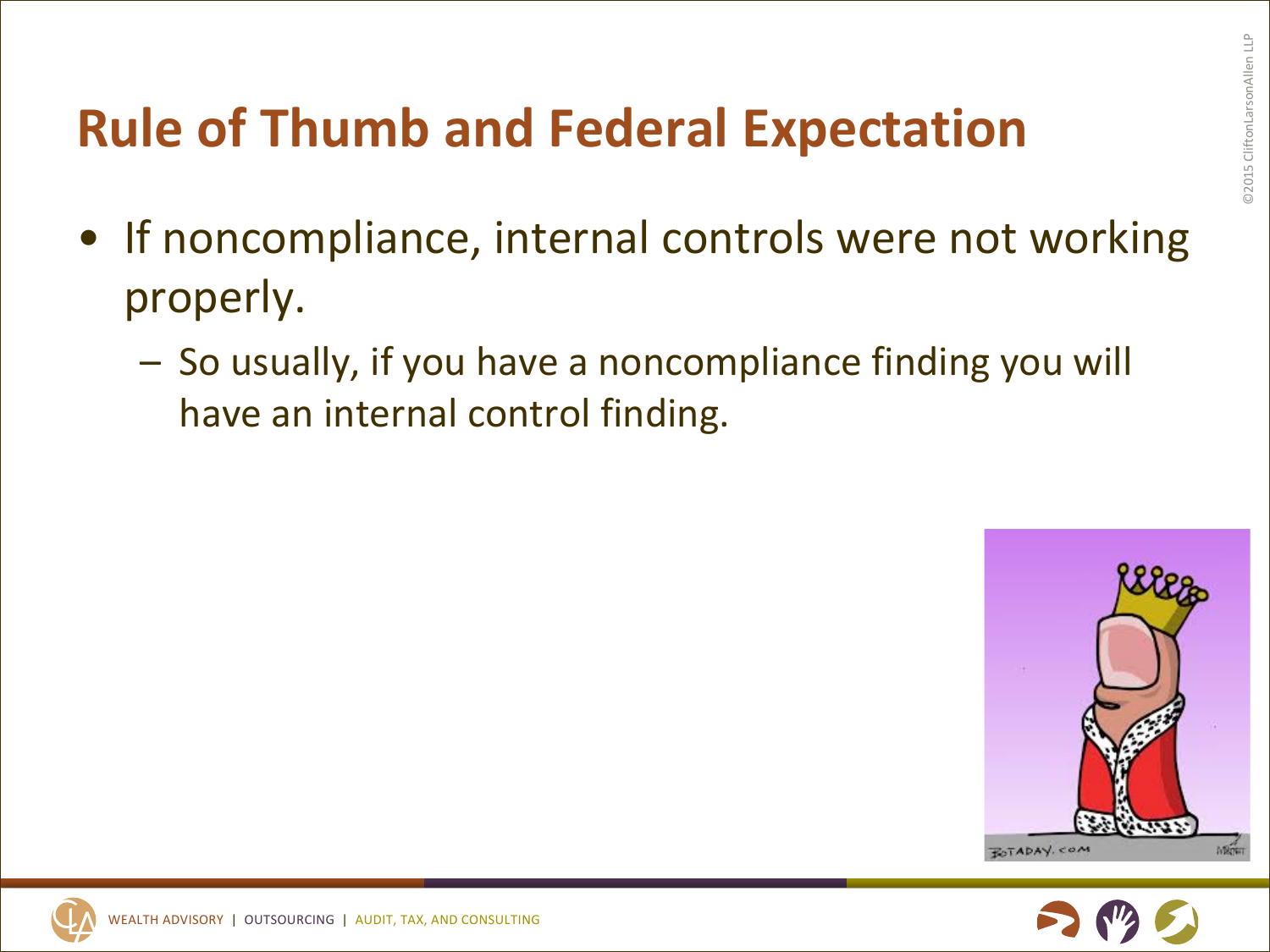#### **Management Letter Comments**

- Not required, but often desired
- Business advice
- Items that do not meet the classification of significant deficiency or material weakness (i.e. control deficiency)
- Often, used to capture conversations around lower level issues

Feedback

is the breakfast of champions

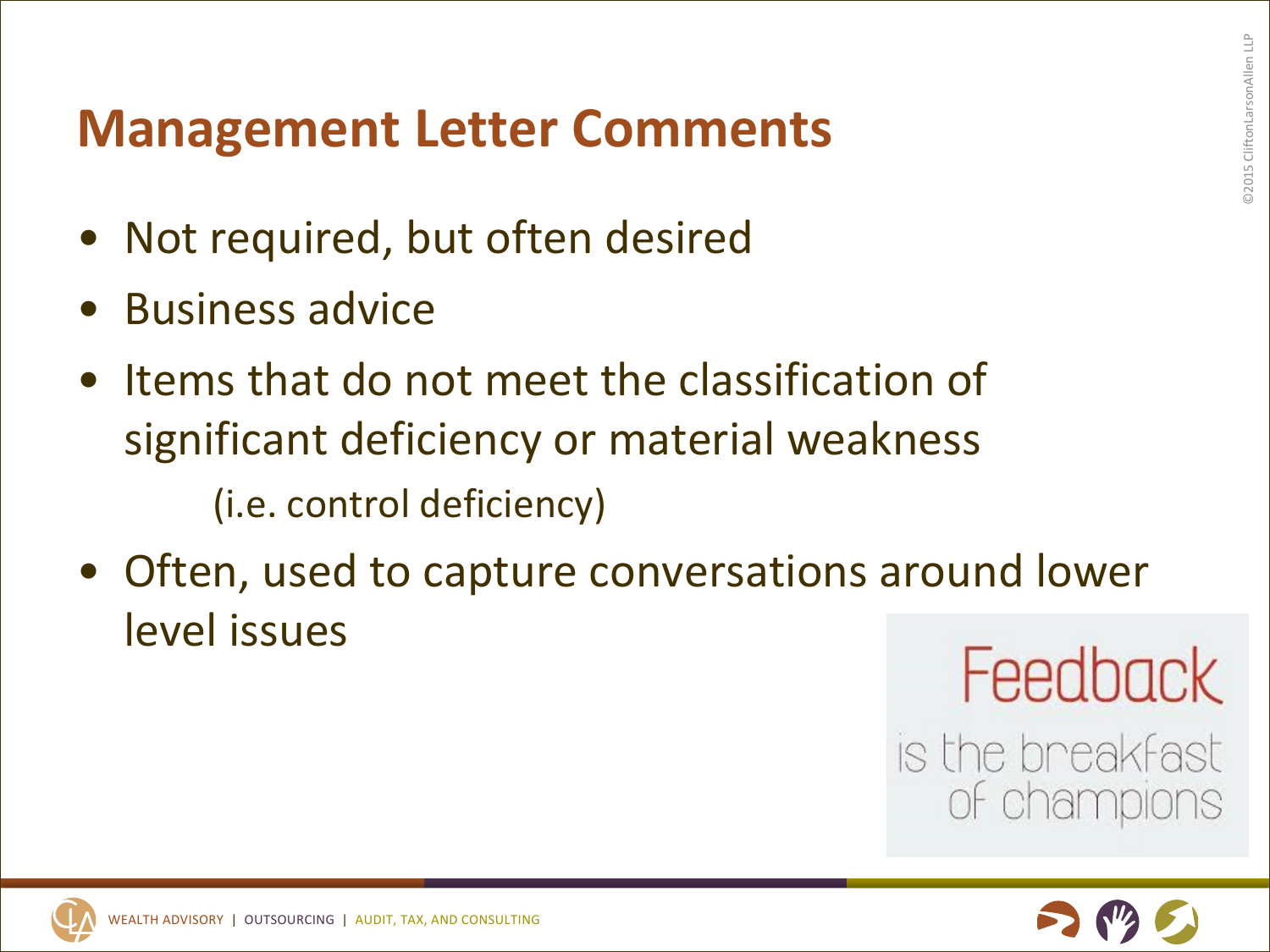#### **Attitudes and Perspectives**

- Auditor's views
	- Duty
- Management's views
	- Getting better (helpful)
	- Judgement (negative feelings)
- Federal agency views
	- Monitoring internal controls
- "Political" views
	- Misunderstood, loss of perspective
	- Not concerned?



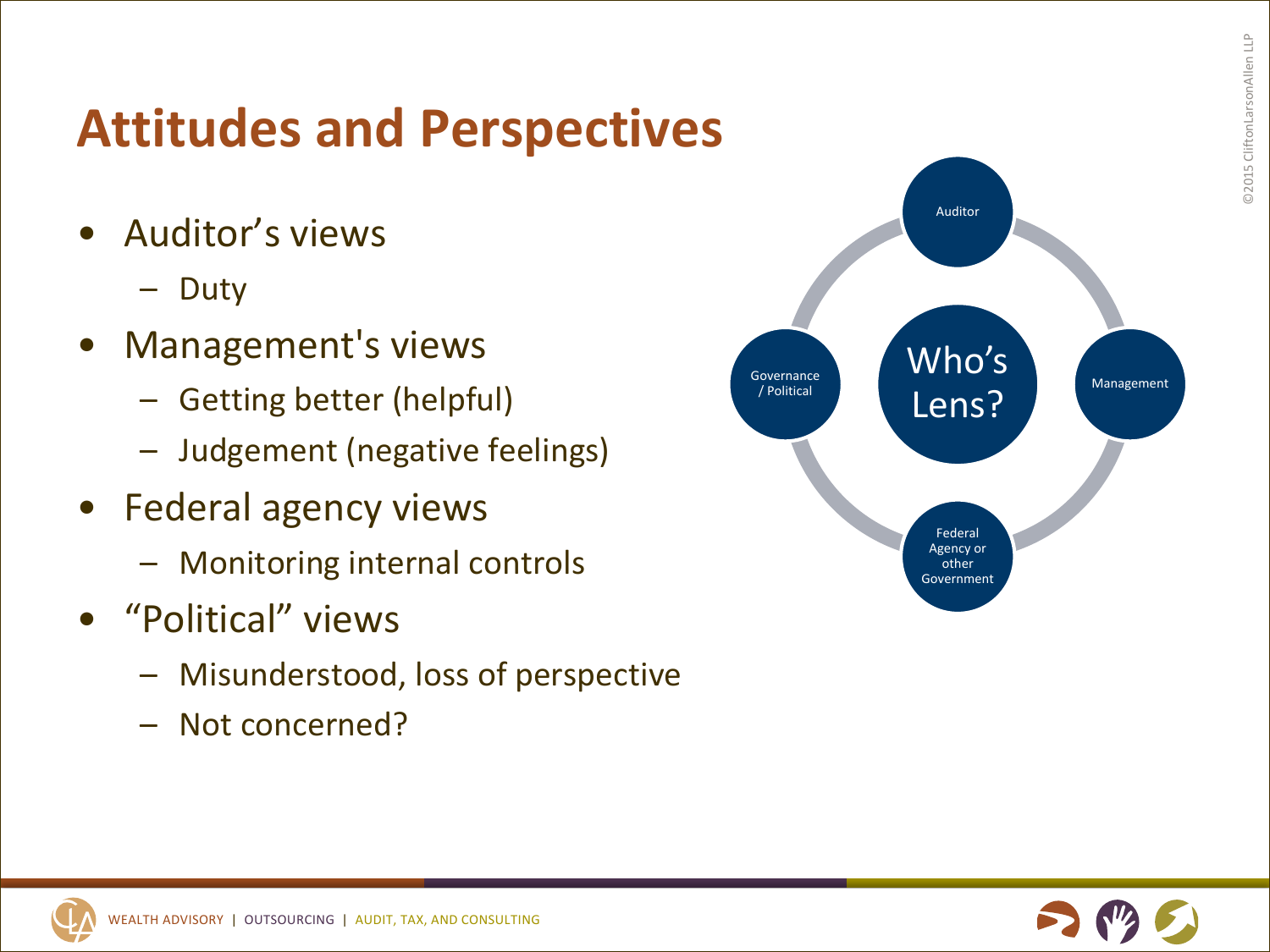## **Independence**

- In Fact
	- No personal interest and personal gain.
	- Professional skepticism
- In Mind
	- It is not personal.
	- It is fact based.
- It's someone's job to make these judgments



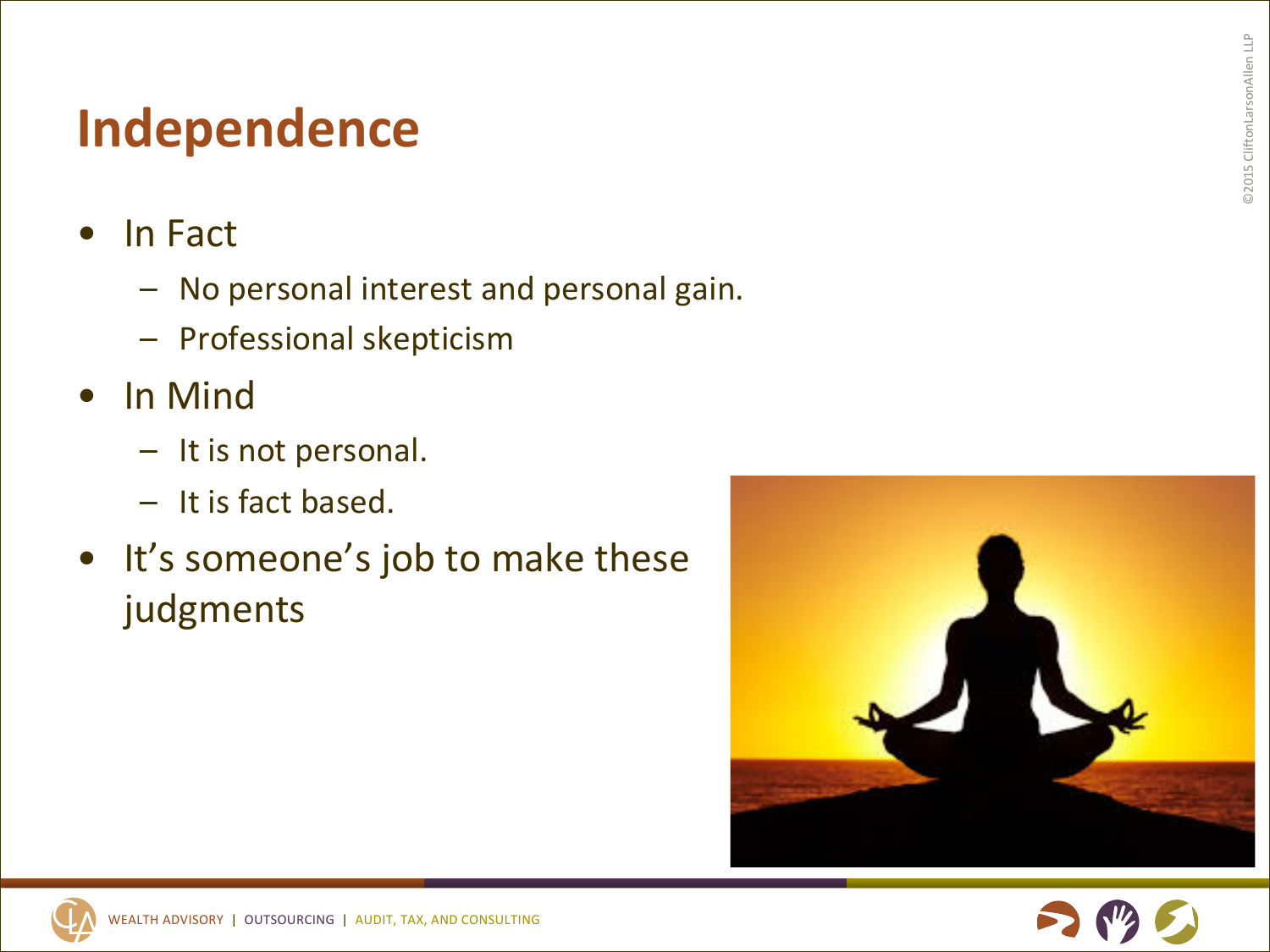

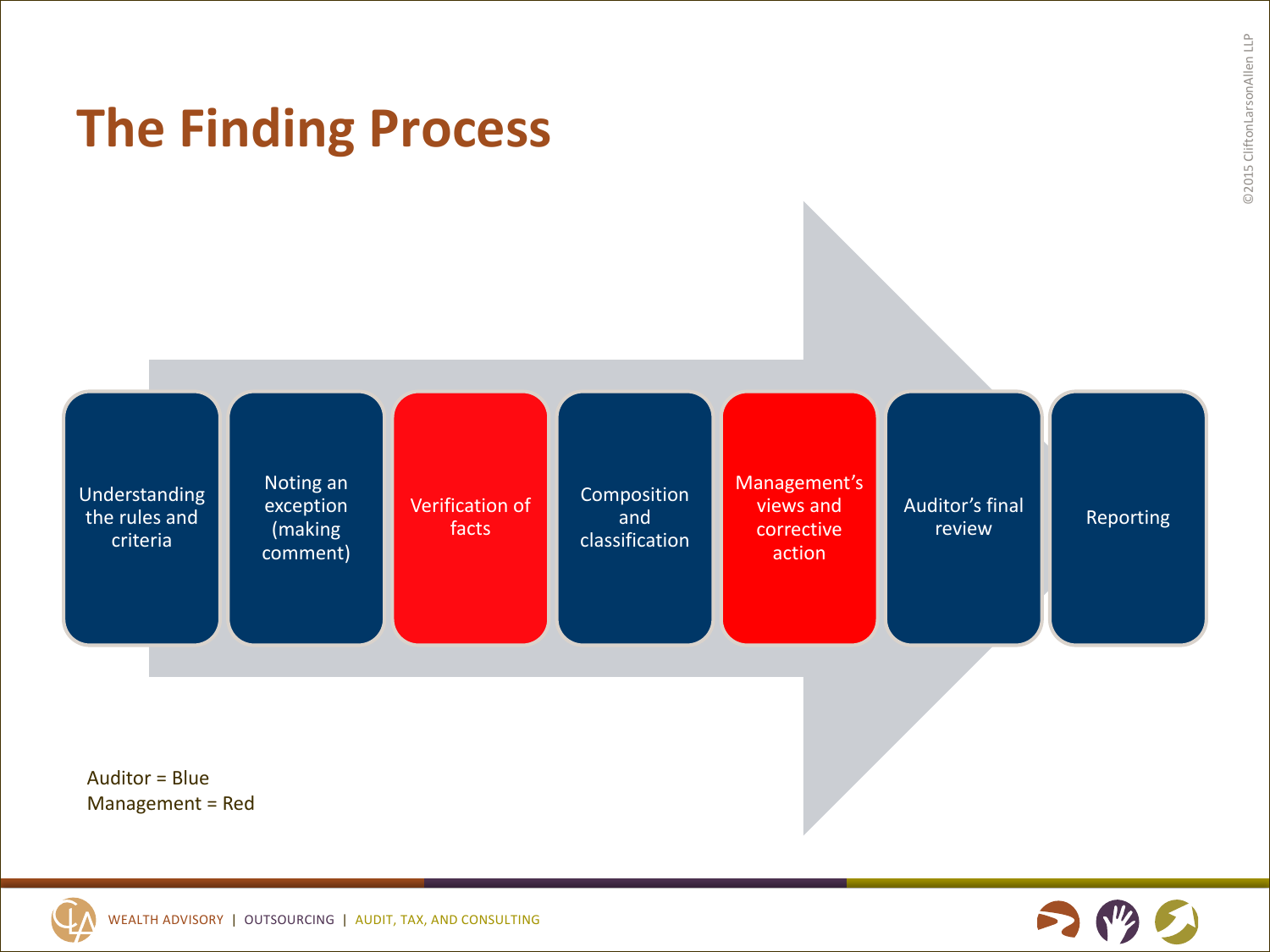### **Noting an Exception and Making Comment**

- Often the most difficult process in an audit.
	- $-$  Elevation to appropriate people
		- ◊ Management team
		- $\Diamond$  Auditor's team
	- Uncertainty of classification without additional fact finding
	- Over-reaction
	- Impatience with process



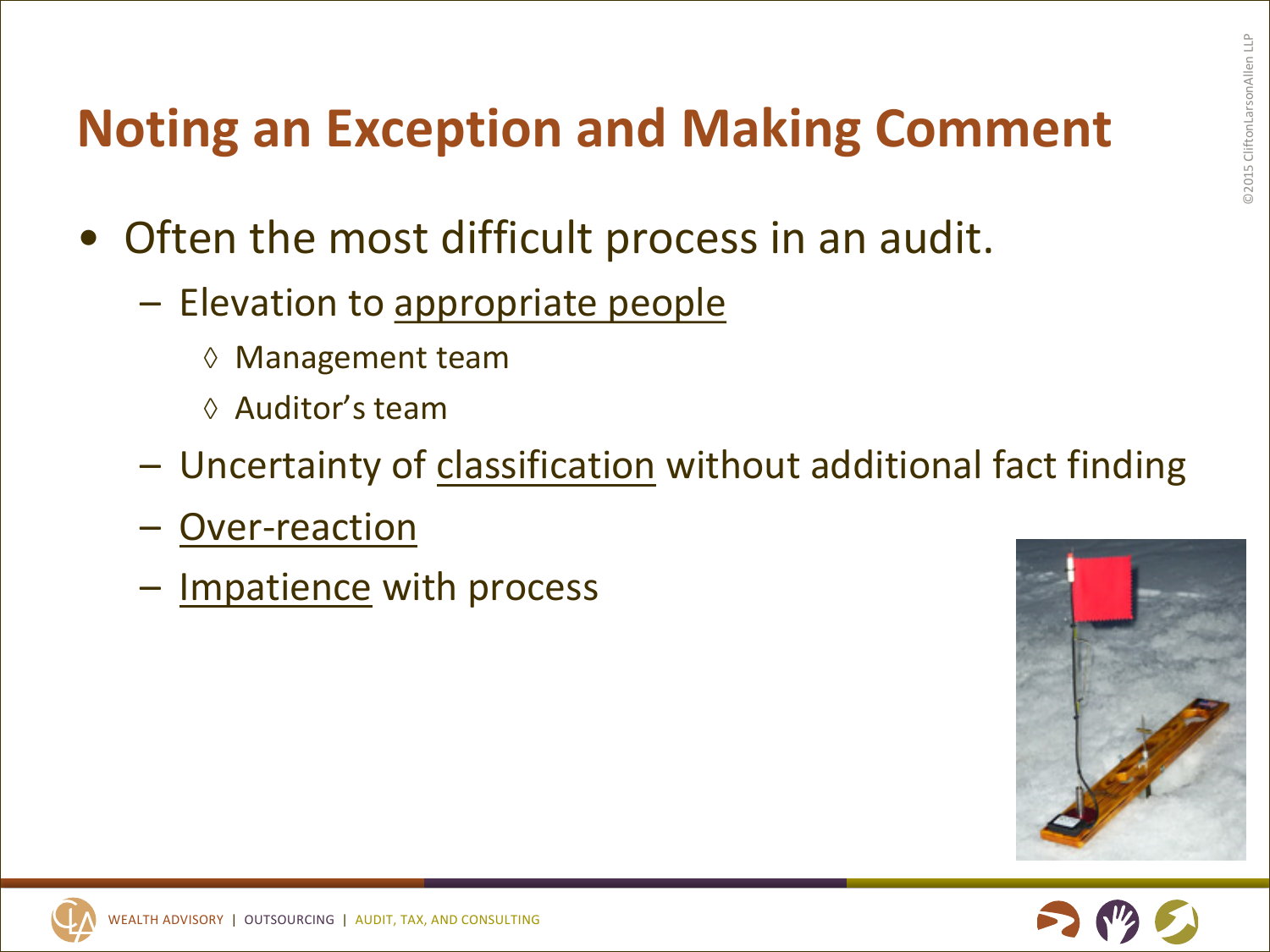## **Finding Classifications**

- Control deficiencies
	- "Those for management"
	- Significant deficiencies
	- Material weaknesses
- Noncompliance
	- Material
- "Qualifying" findings finding or an accumulation of findings that qualifies an auditors' opinion.

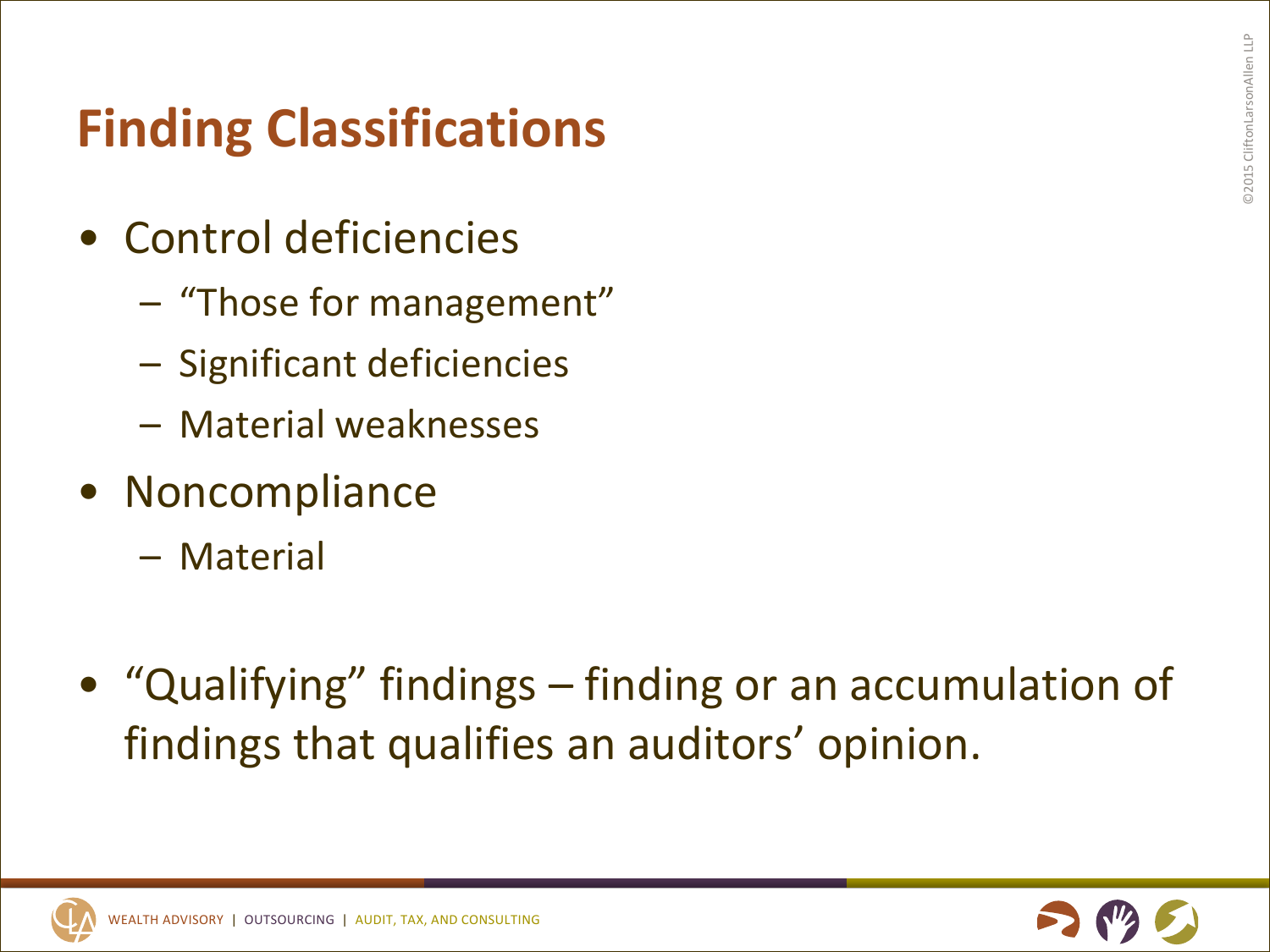#### **Material Weakness**

- A deficiency, or a combination of deficiencies, in internal control over financial reporting, such that there is a reasonable possibility that a material misstatement of the entity's financial statements will not be **prevented**, or detected and corrected, on a timely basis. A reasonably possibility exists when the likelihood of an event occurring is either reasonably possible or probably as defined as follows:
	- **Reasonably possible.** The chance of the future event or events occurring is more than remote but less than likely.
	- **Probable.** The future event or events are likely to occur.
- If it happened it is...
	- Both reasonably possible and probable



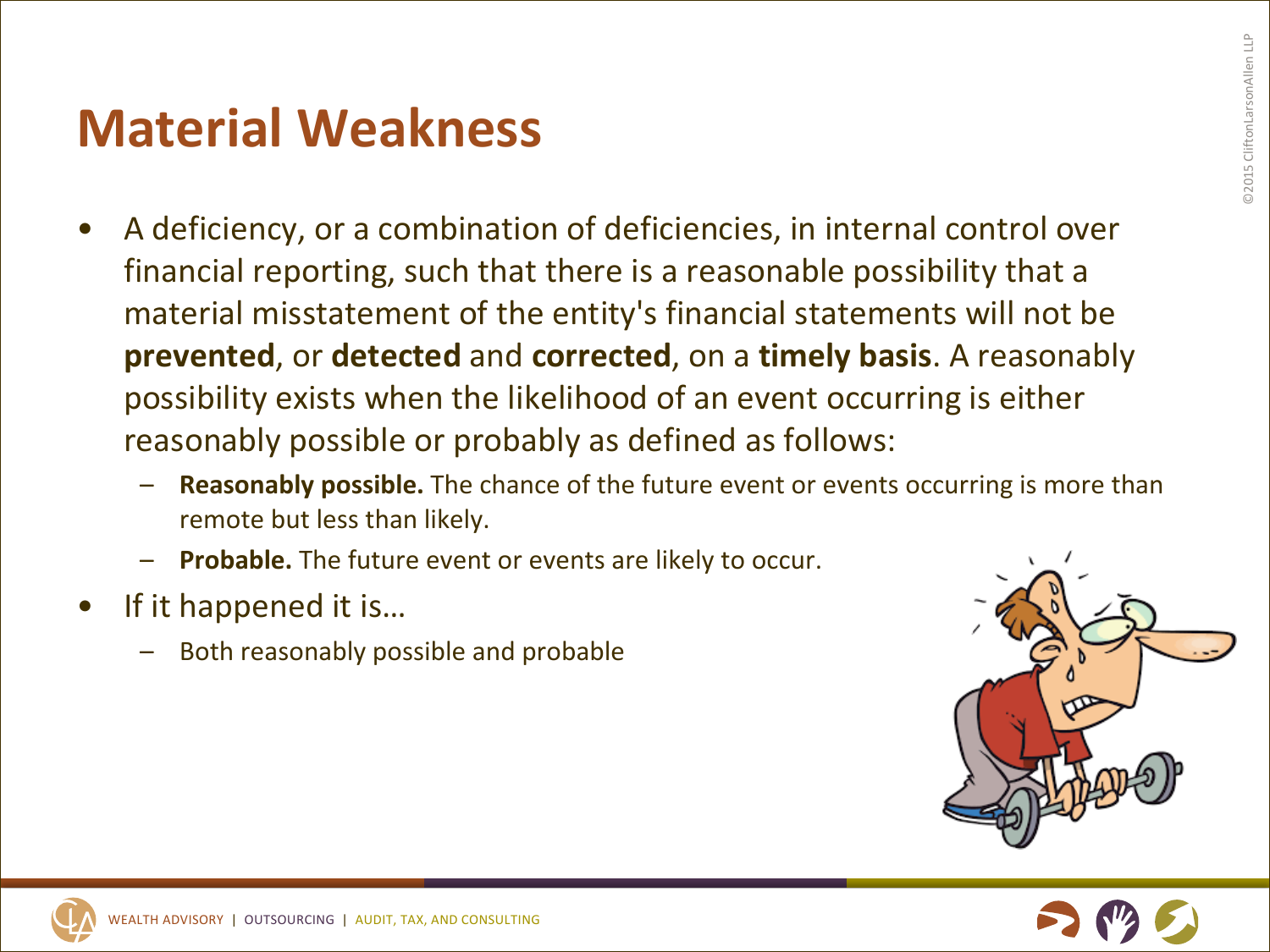#### **Significant Deficiencies**

A deficiency, or a combination of deficiencies, in internal control over financial reporting that is less severe than a material weakness yet important enough to merit attention by those charged with governance.



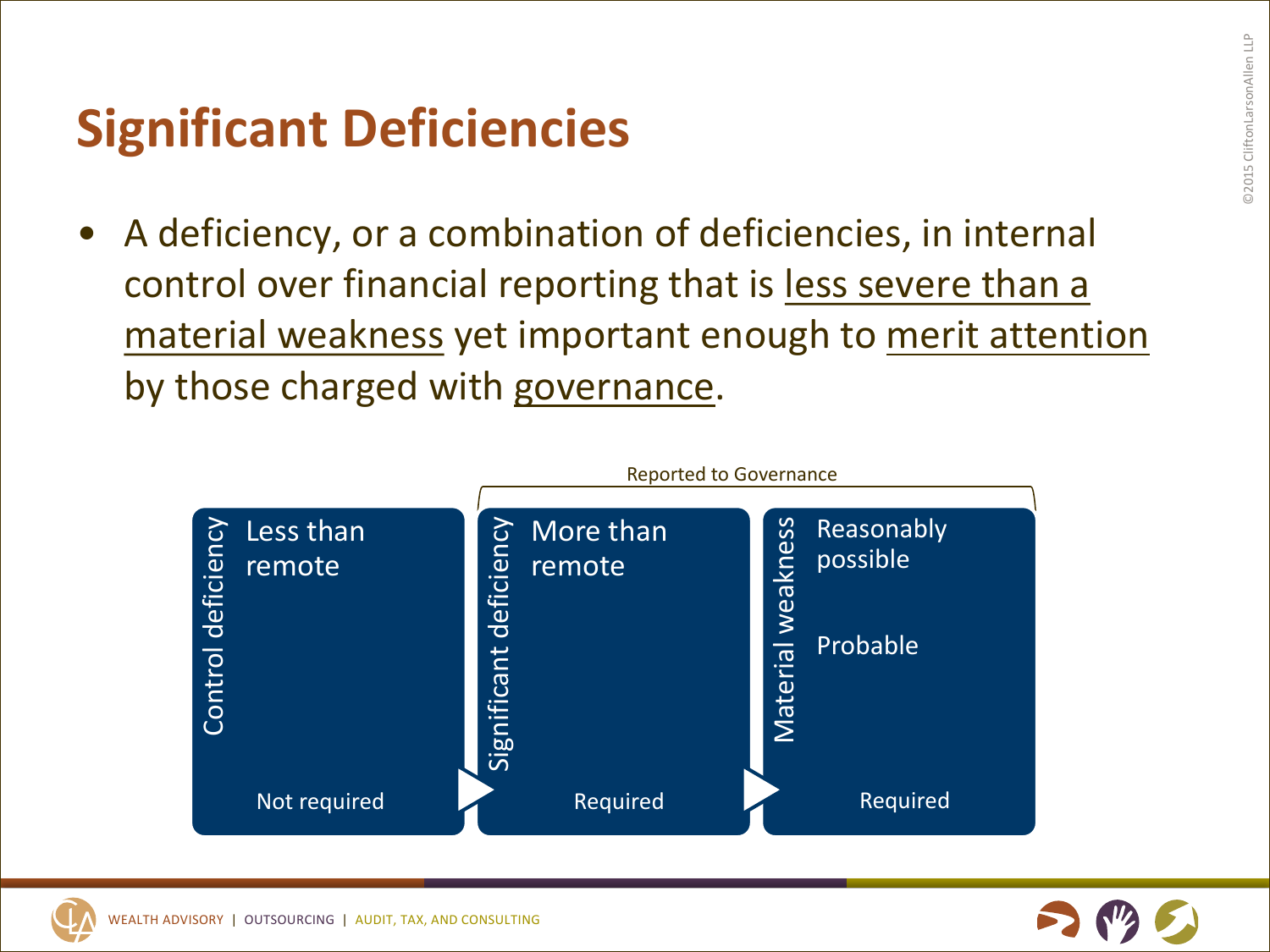#### **Auditor Judgement**

- Materiality (financial statement findings)
	- $-$  Qualitative and quantitative
- Direct and material (single audit findings)
- Significance and pervasiveness
- **History**
- Judgement is trumped by actual results
	- Material misstatements
	- Material noncompliance
- Key point: Identification and correction in the same year does not avoid finding.

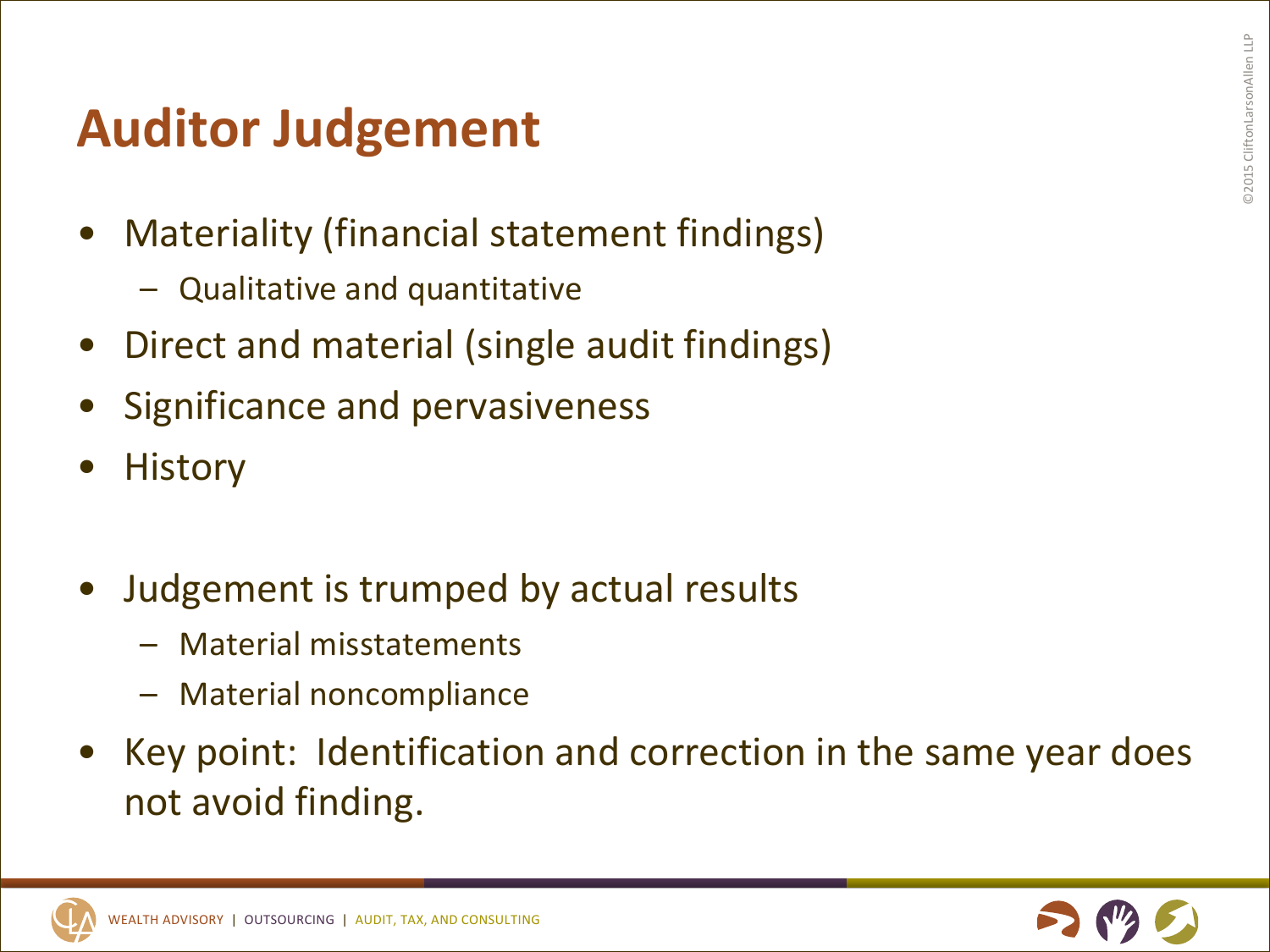#### **Example - Hypothetical**

- The department identifies a \$60 million dollar restatement to accrued sick time.
	- $-$  Material to the opinion unit
	- Comptroller's department identified in December and made the adjustment in February of the fiscal current year.
	- $-$  Result: Material weakness in internal control over financial reporting

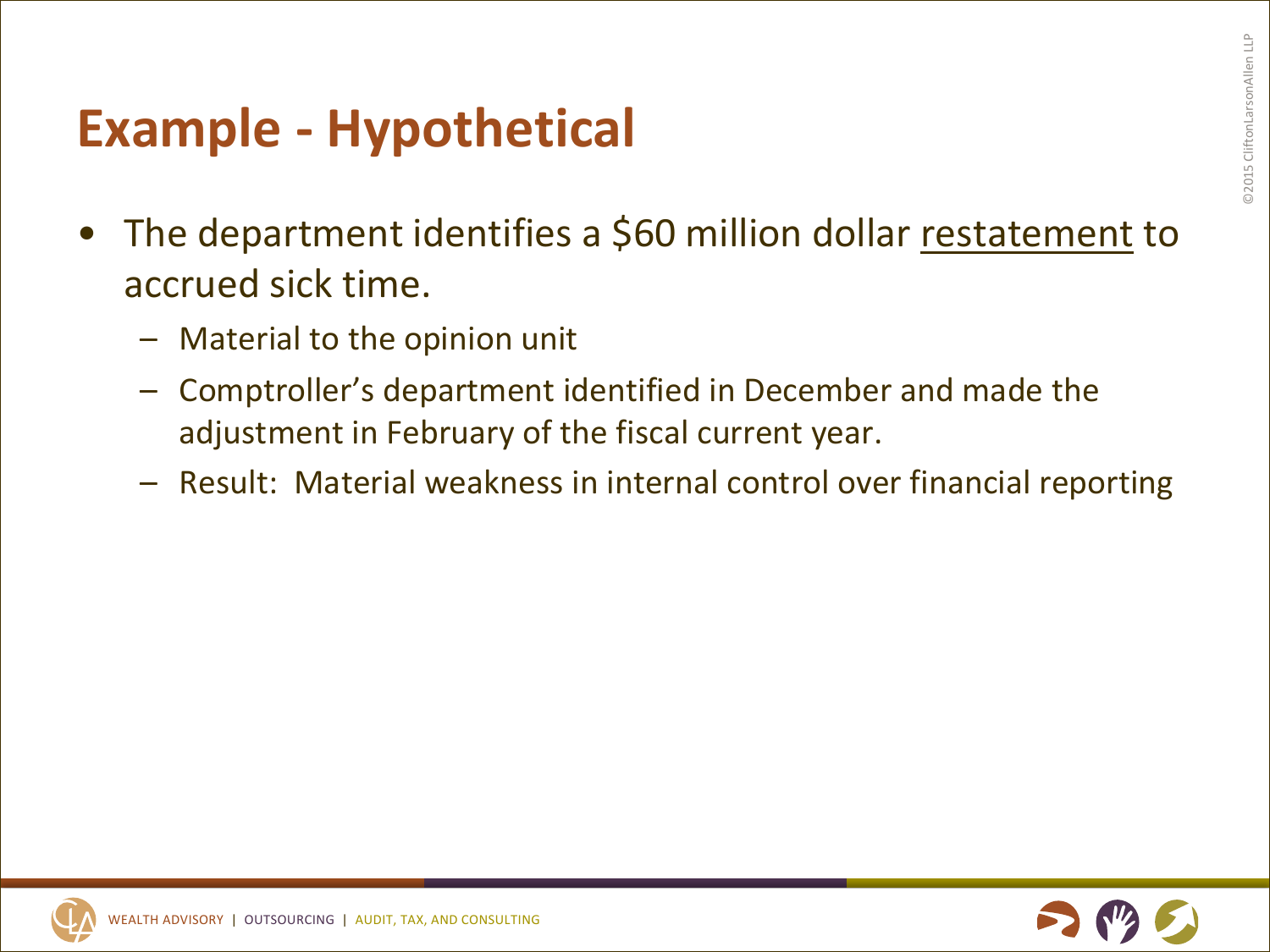#### **Example – Hypothetical 2**

- The department passes Federal funding through to several other governmental entities (i.e subreceipents). The department's subreceipent monitoring procedures do not timely review the subrecipent's single audits until 5 years after the funds are reimbursed. 75% of the Federal expenditures are subrecipent payments for the program tested.
	- Direct and material to the compliance requirement
	- Result: Material weakness in internal control and material noncompliance likely opinion modification for subreciepent monitoring.

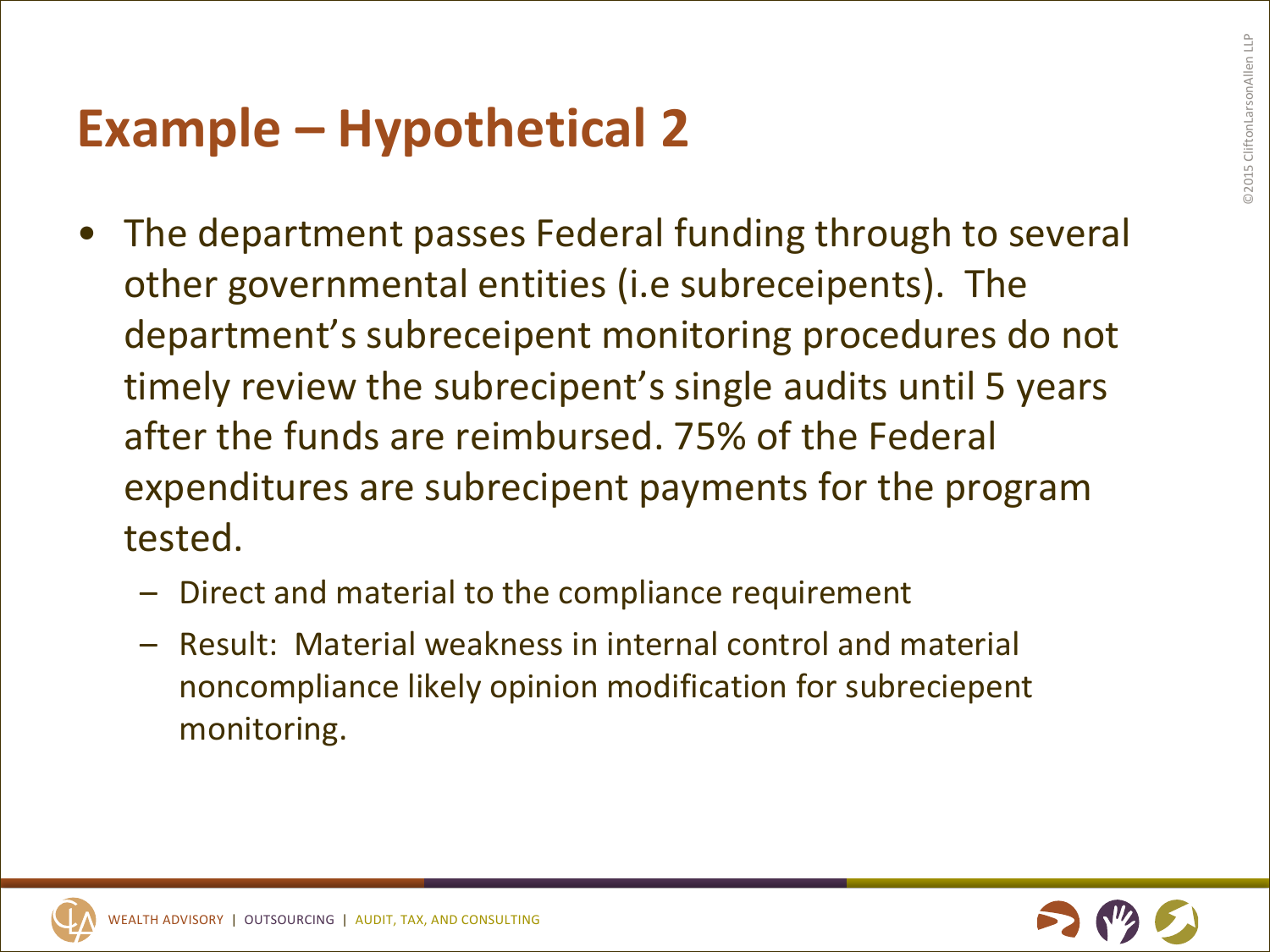# **Responding to Audit Findings**

©2015 CliftonLarsonAllen LLP ©2015 CliftonLarsonAllen LLP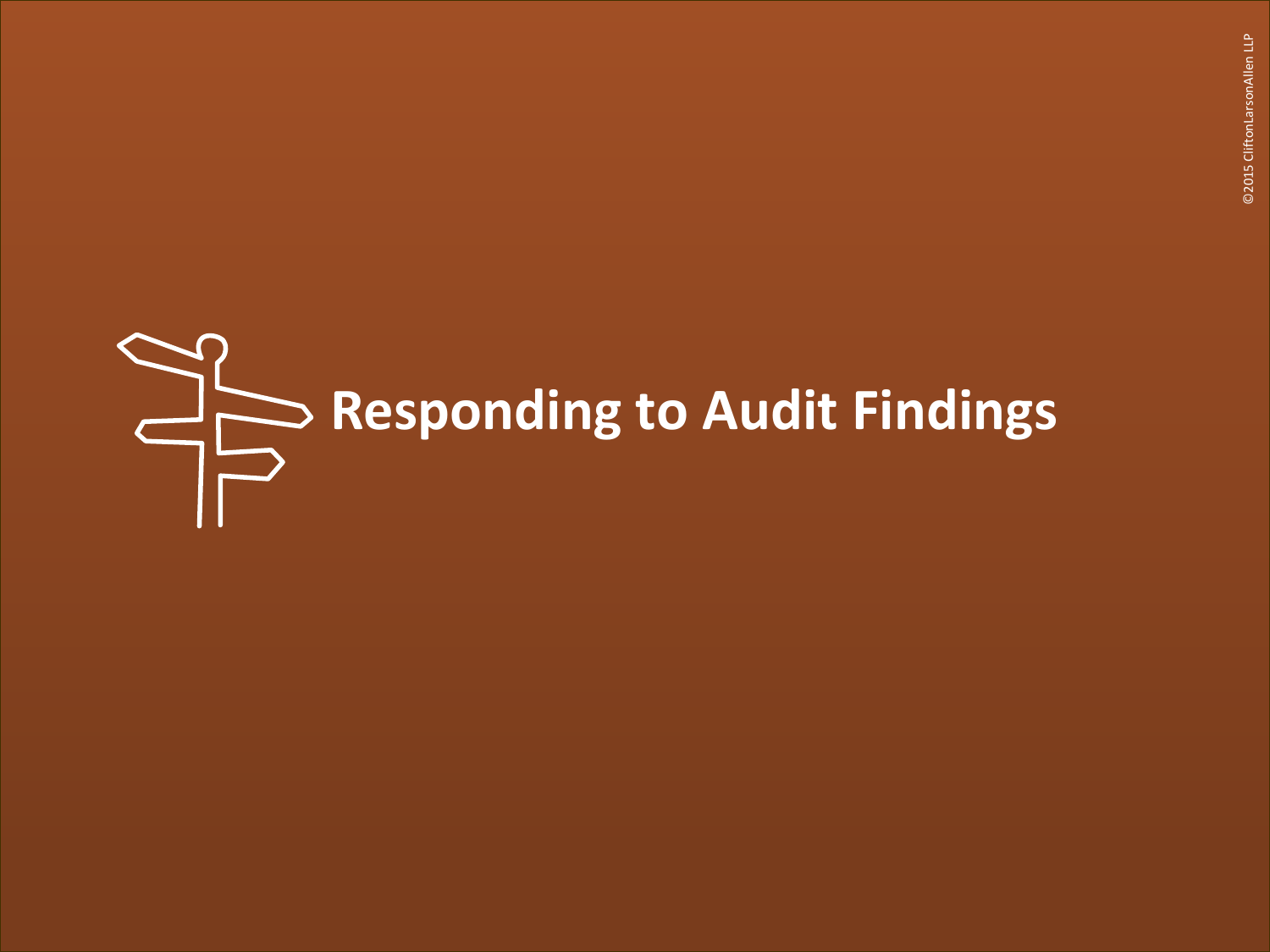#### **What if I say "No"?**

• If the audited entity refuses to provide comments or is unable to provide comments within a reasonable period of time, the auditors may issue the report without receiving comments from the audited entity. In such cases, the auditors should indicate in the report that the audited entity did not provide comments. (4.39 GAGAS)

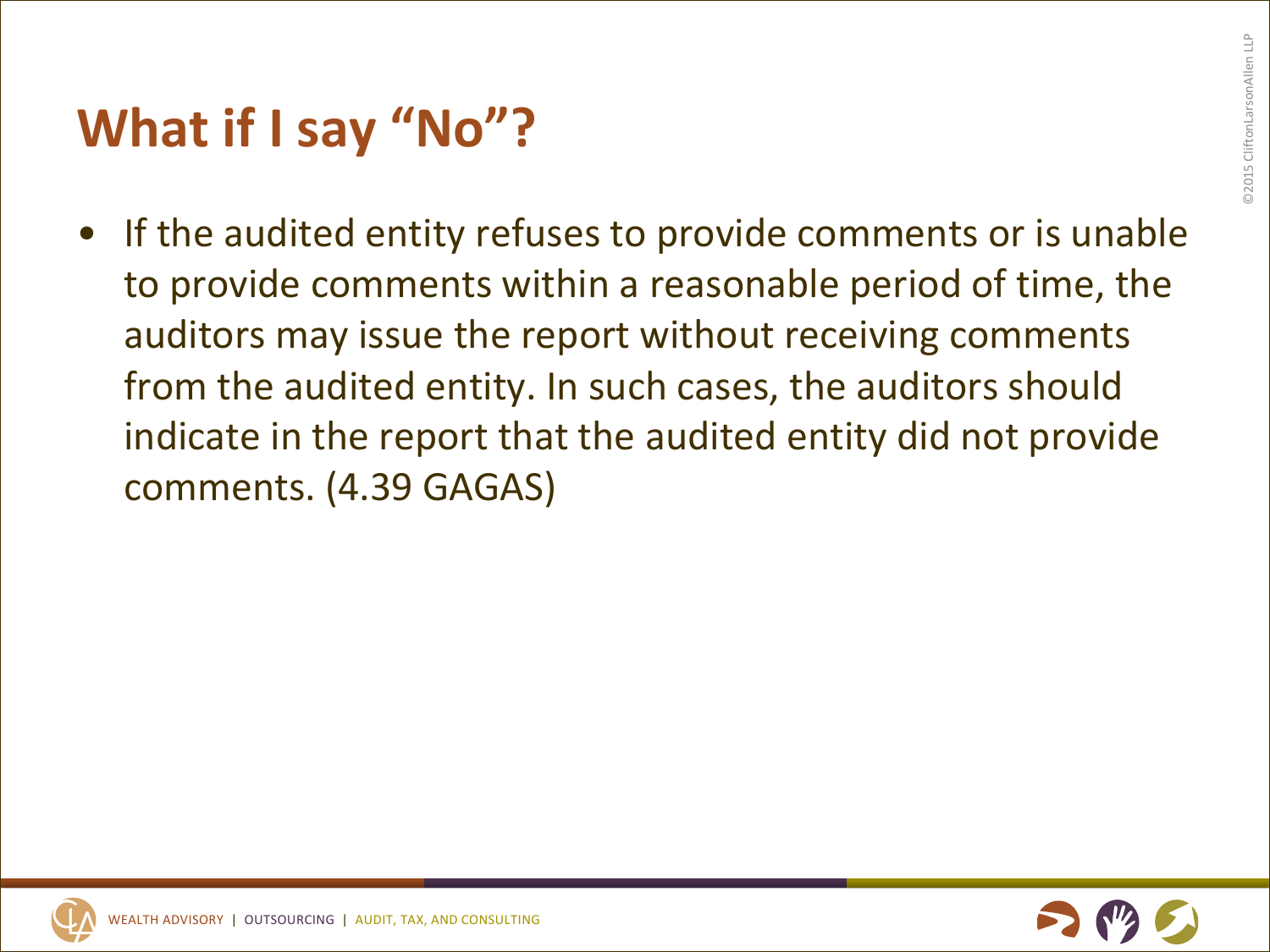#### **I** Disagree with the Finding

- When the audited entity's comments are inconsistent or in conflict with the findings, conclusions, or recommendations in the draft report, or when planned corrective actions do not adequately address the auditors' recommendations, the auditors should evaluate the validity of the audited entity's comments.
	- I disagree is inconsistent or in conflict
- If the auditors disagree with the comments, they should explain in the report their reasons for disagreement. Conversely, the auditors should modify their report as necessary if they find the comments valid and supported with sufficient, appropriate evidence. (4.38 GAGAS)
	- This is the most common issue when in disagreement.
		- ◊ Bad documentation, no audit trail, oral testimony, etc.

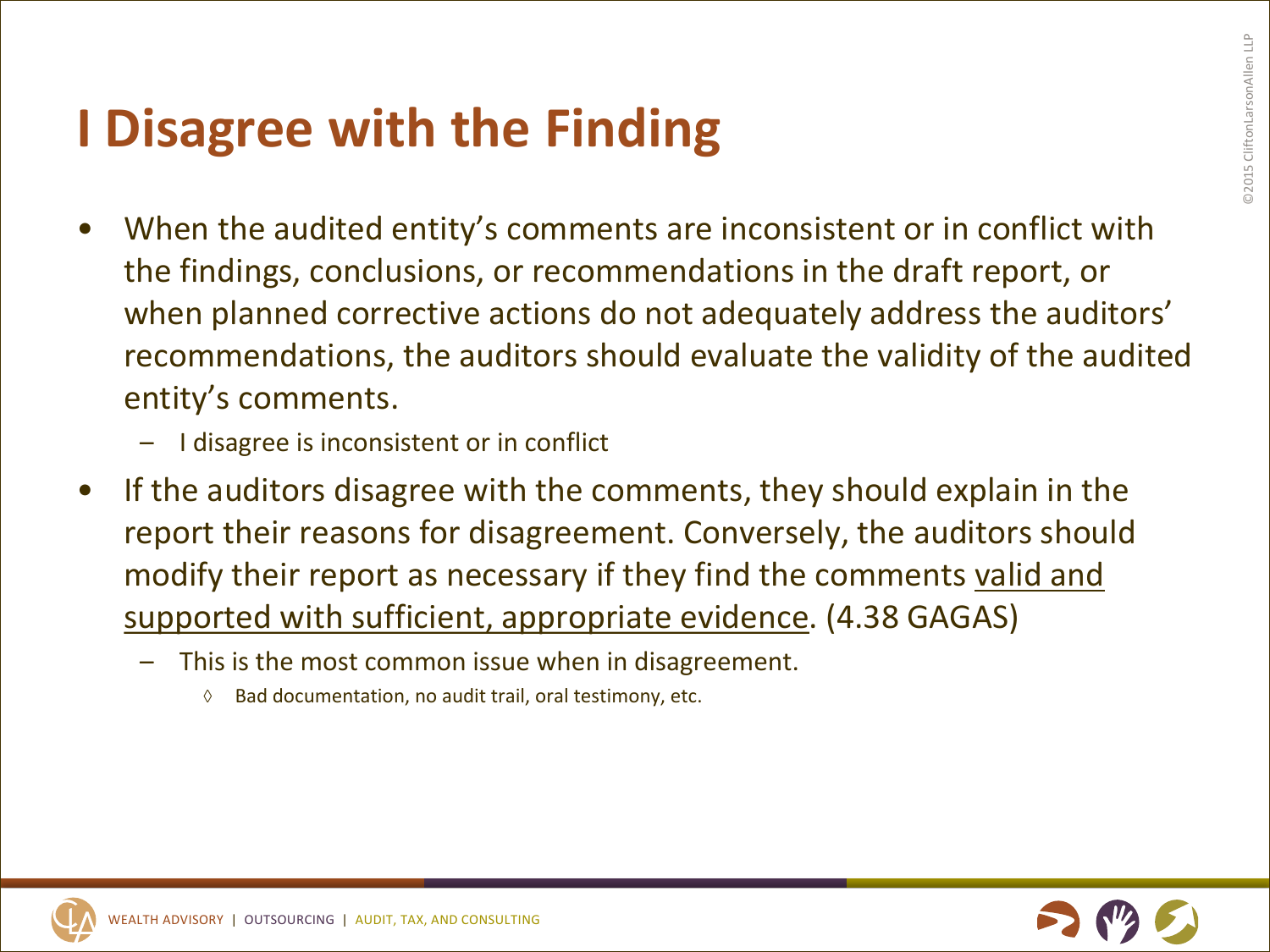## **Disagreement is Generally Not Good**



- Auditees and auditors need to work together to get good quality findings and honor the audit process.
- Auditors must be skeptical and operate based on evidence.
- Management needs to maintain evidence to prove compliance at the point decisions are made.

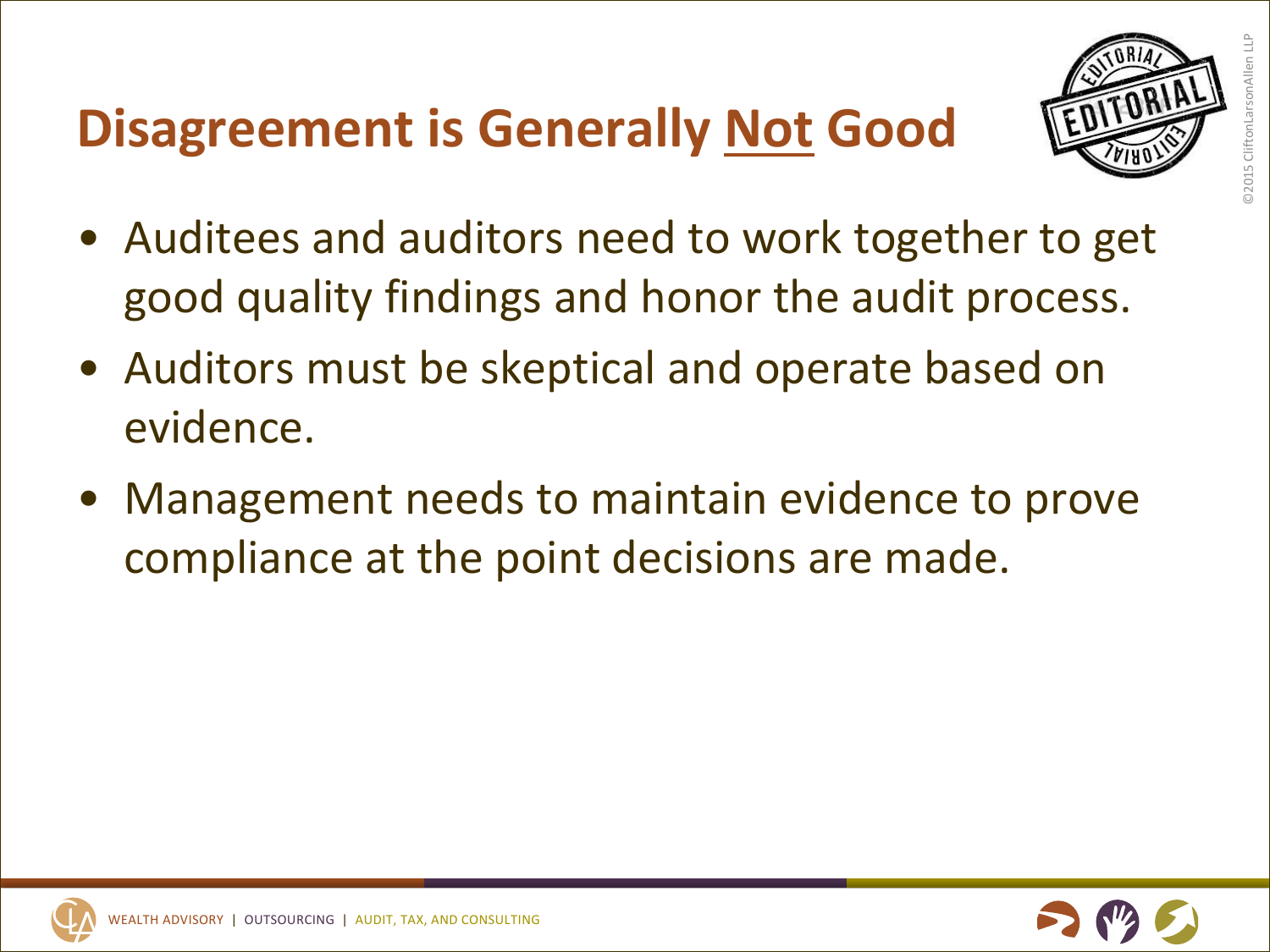## **The "Power" of Agree**



- Ownership, stewardship, responsibility
- If we cannot say, "Agree" it signifies  $-$ 
	- $-$  Somebody is wrong, the two somebodies are:
		- $\Diamond$  The independent auditor who is operating skeptically and looking at evidence.
		- $\Diamond$  The auditee who is entrusted to operate the program and adhere the mountains of regulations.
	- $-$  Auditors and auditees who are not reconciled, are asking **for FEDERAL ATTENTION AND REVIEW.**

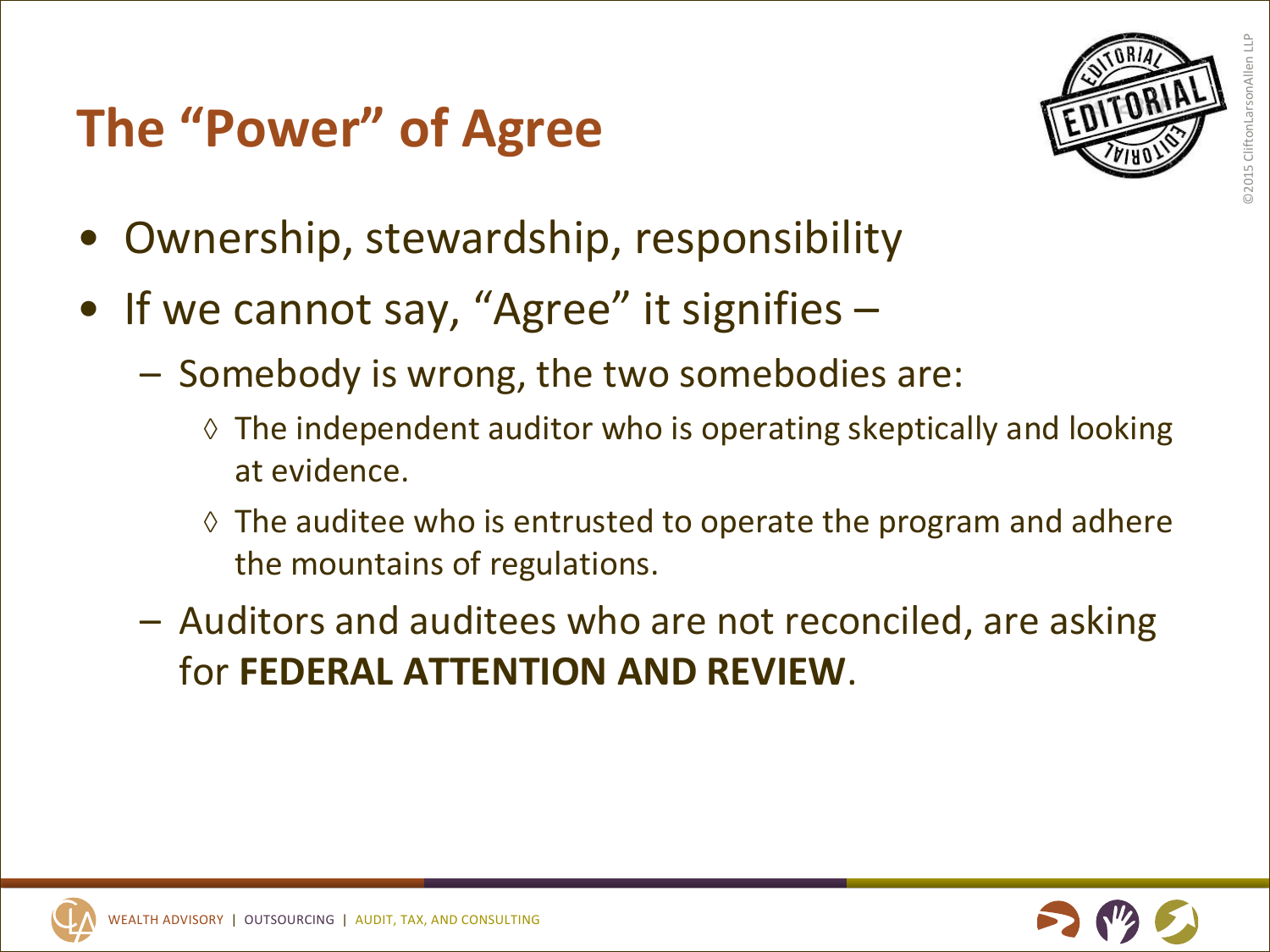#### **Purpose of a Finding**

Audit findings must be presented in sufficient detail and clarity for the auditee to prepare a corrective action plan and take corrective action, and for Federal agencies and passthrough entities to arrive at a management decision. (UG 200.516(a)7b)

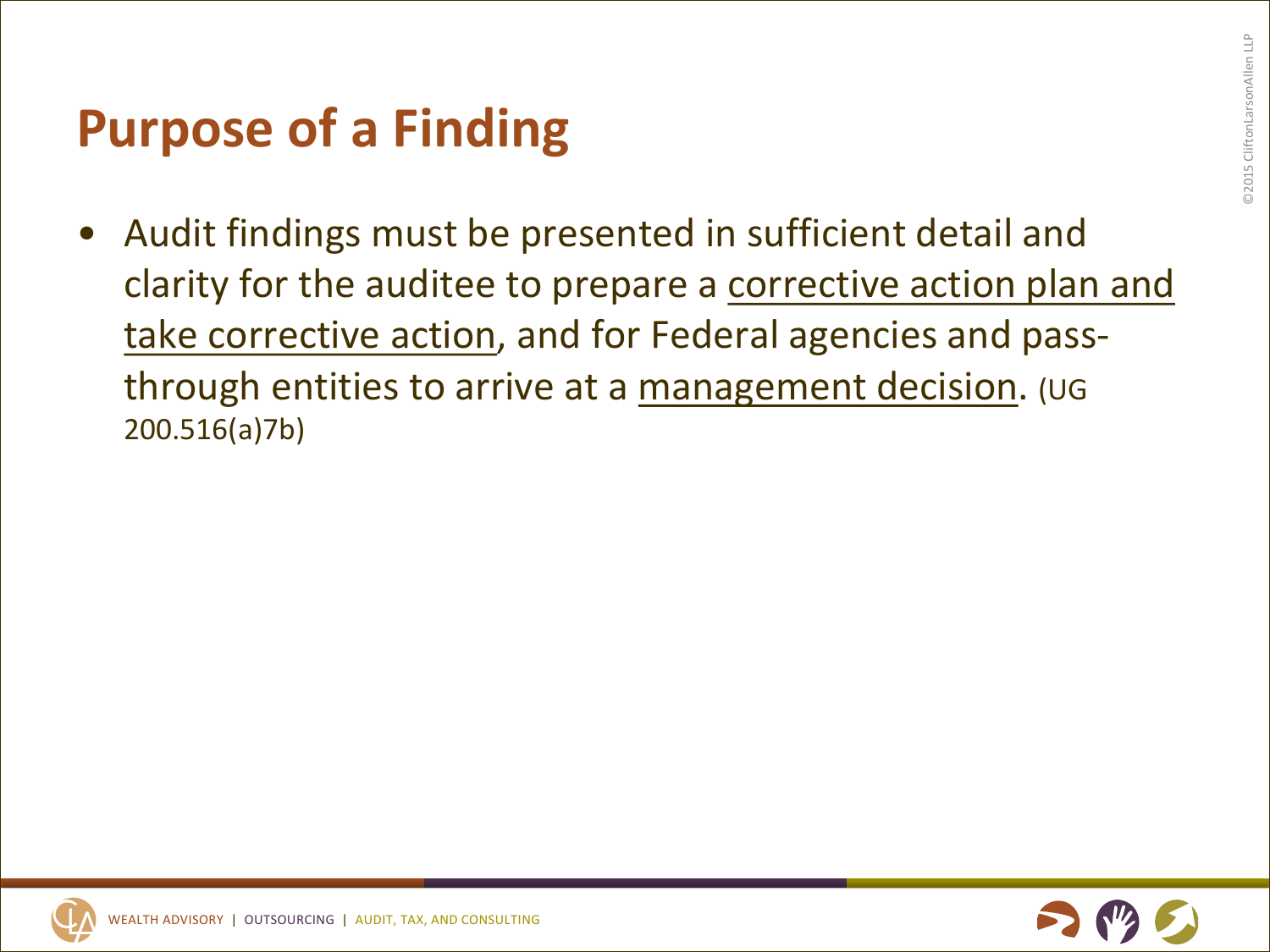## **Elements of Finding – Single Audit**

- Federal program and specific Federal award identification
- Criteria or specific requirement
- Condition found *What?* 
	- $-$  Context How? How many vs. population?
- Statement of cause Why
- Possible asserted effect Why do we care, so what?
- Questioned costs
- Recommendations
- Views of responsible officials

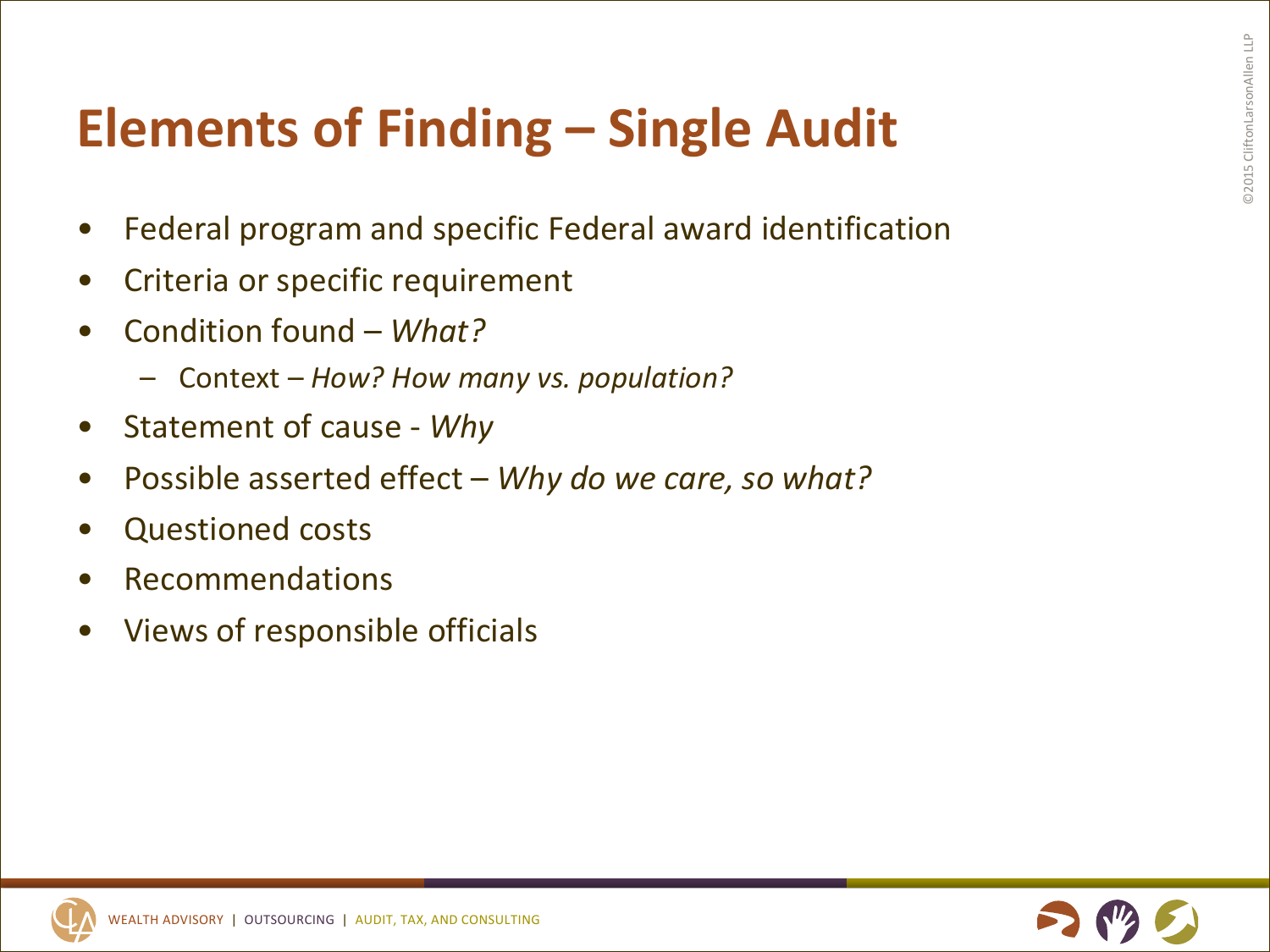### **Elements of Finding – GAGAS**

- **Criteria**
- **Condition**
- **Cause**
- Possible asserted effect
- Recommendations
- Views of responsible officials
- No questioned costs

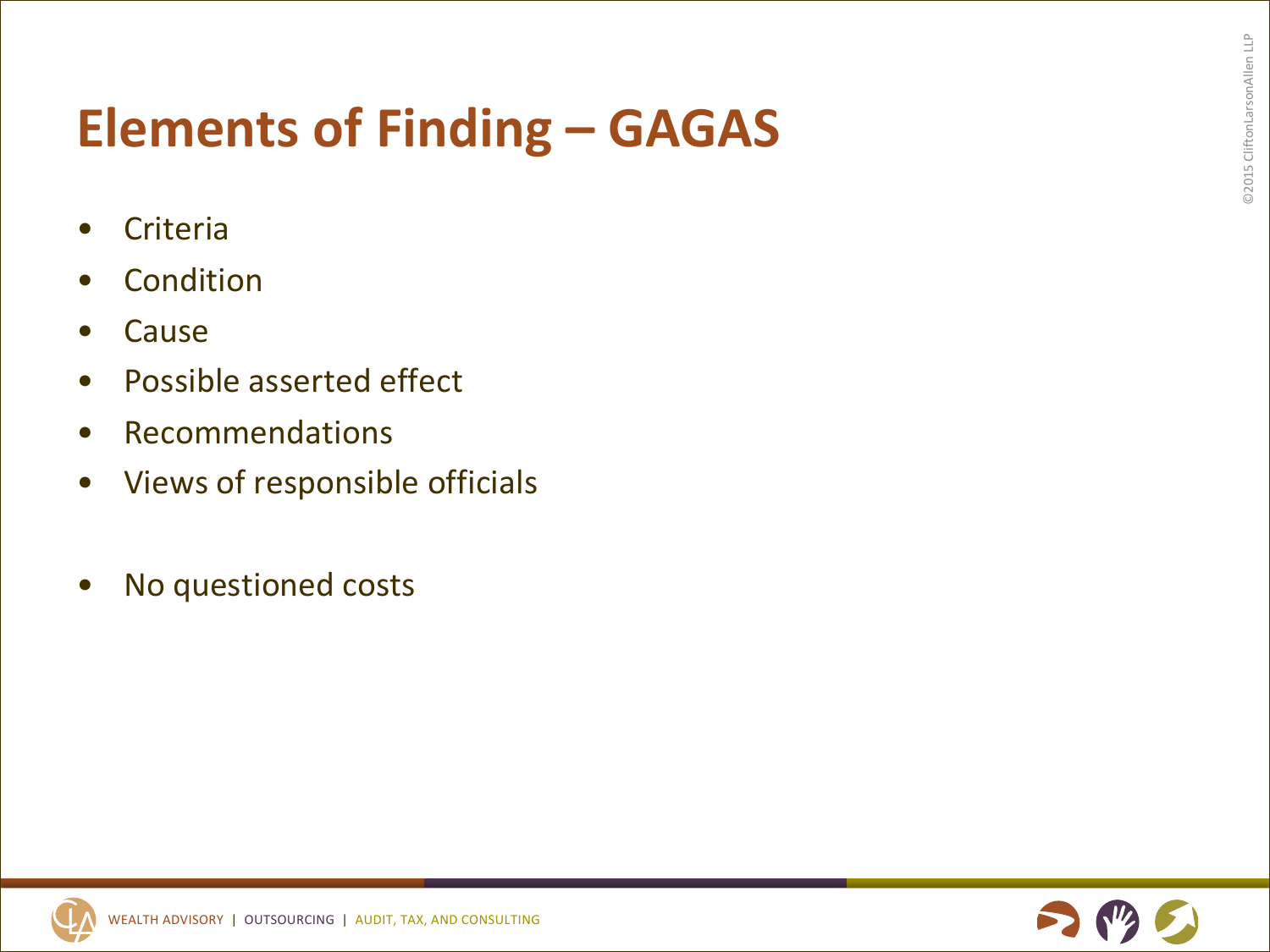#### **Example: Management's Views**

- **Recommendation:** We recommend the department's management ensure policies and procedures are in place to ensure that all changes to eligibility status are promptly recorded in the system in order to prevent unallowable payments from being made on behalf of clients who are no longer eligible for the program. Additionally, the department should ensure adequate documentation is obtained which supports the allowability of payments and this documentation is retained in the individual's case file. Finally, the department should ensure that unallowable federal payments are recovered.
- **Management's views:** Agree with finding. In January 2017, we have incorporated and communicated changes to our policy and procedures to ensure client files are updated timely and appropriate documentation is maintained. For unallowable payment, we have begun the process of recovering payments.

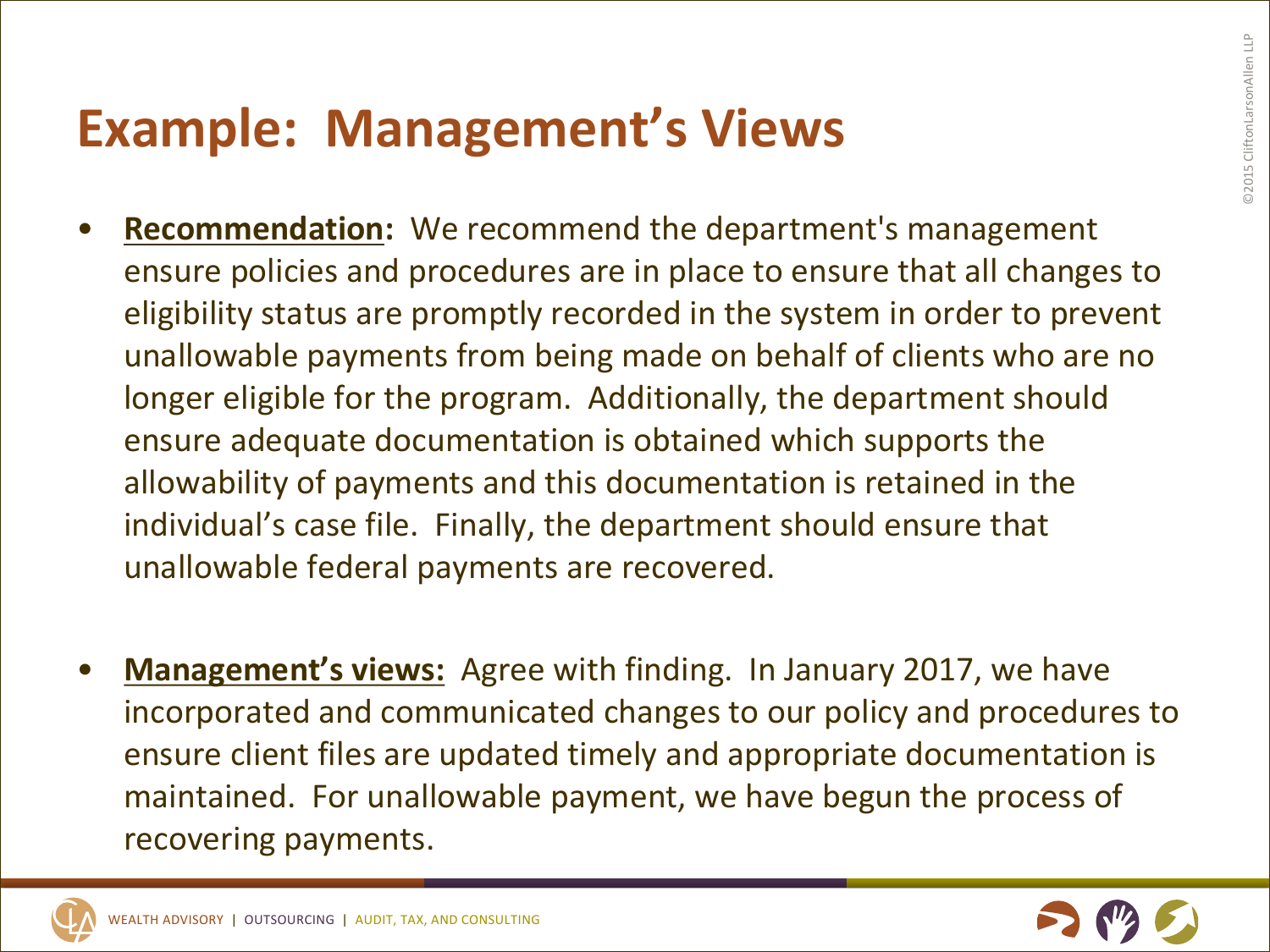#### **Corrective Action Plan**

- At the completion of the audit, the auditee must prepare, in a document separate from the auditor's findings described in §200.516 Audit findings, a corrective action plan to address each audit finding included in the current year auditor's reports.
- The corrective action plan must provide:
	- the name(s) of the contact person(s) responsible for corrective action
	- the corrective action planned
	- the anticipated completion date.
- If the auditee does not agree with the audit findings or believes corrective action is not required, then the corrective action plan must include an explanation and specific reasons. (UG 200.511(c) )

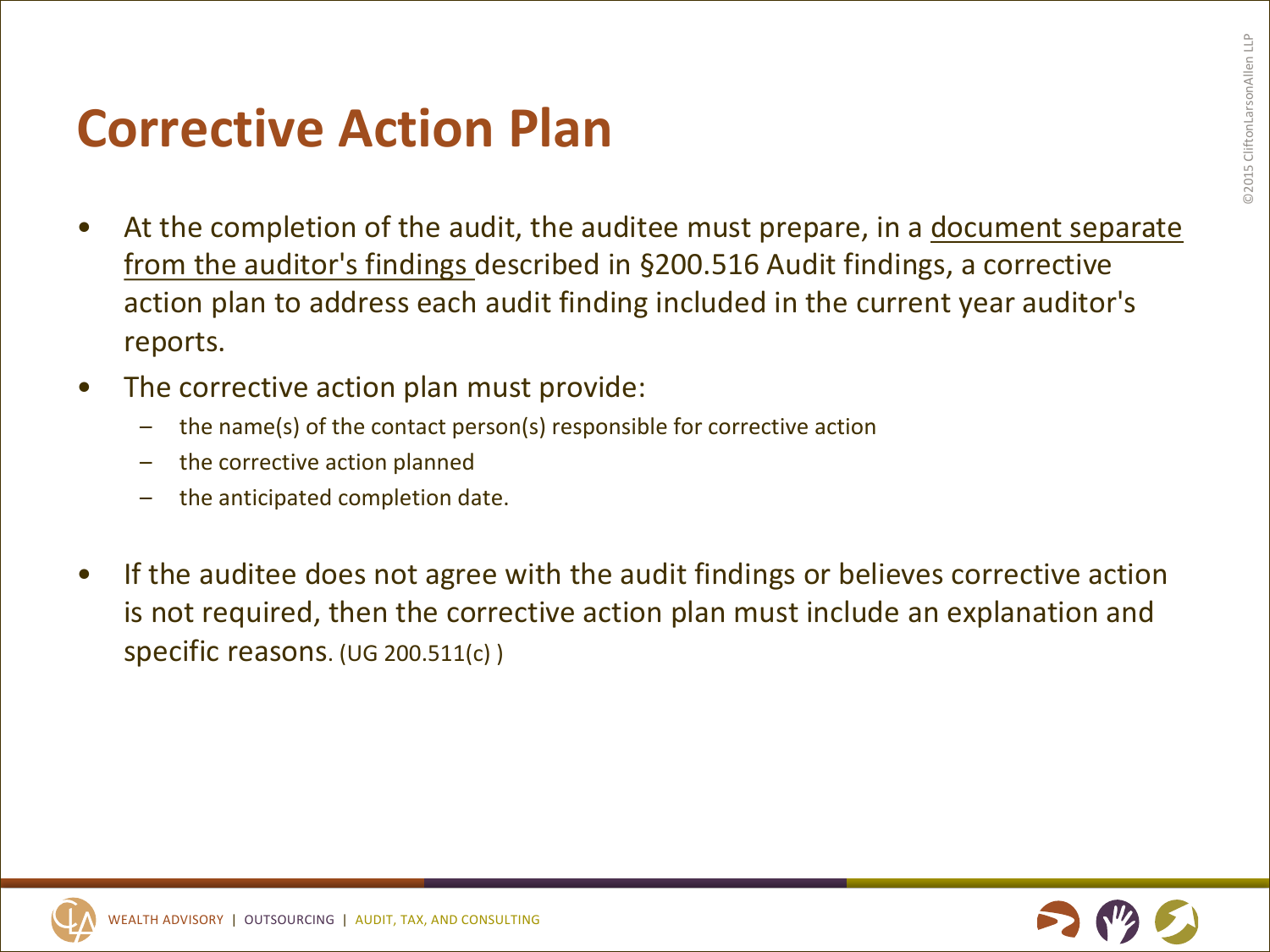# **Management's Views and Corrective Action Planned**

- Should be similar if not the same.
- Suggested content -
	- $-$  Agree with finding.
	- Restate the recommendation in your words or suggest another remedy to ensure the condition would be corrected.

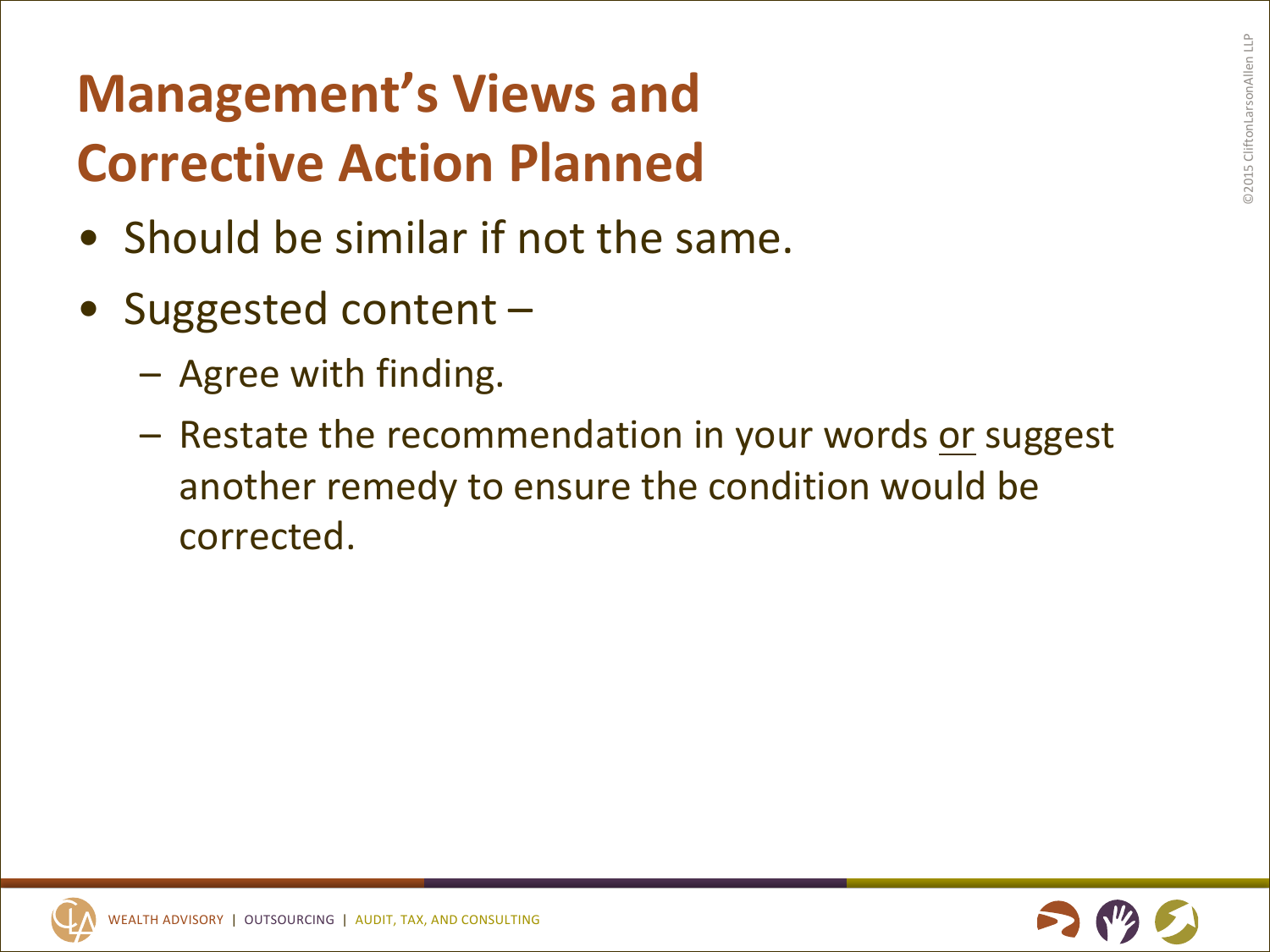#### **Translated into a Corrective Action Plan**

#### $\bullet$  Given  $-$

**Management's views:** Agree with finding. In January 2017, we have incorporated and communicated changes to our policy and procedures to ensure client files are updated timely and appropriate documentation is maintained. For unallowable payment, we have begun the process of recovering payments.

#### • Corrective Action Plan –

#### **Finding 2016-005, Lack of Eligibility Documentation**

**Contact Person: Betty Ross, Lead Case Manager** 

In January 2017, we have incorporated and communicated changes to our policy and procedures to ensure client files are updated timely and appropriate documentation is maintained. For unallowable payment, we have begun the process of recovering payments. Completion Date: April 1, 2017.



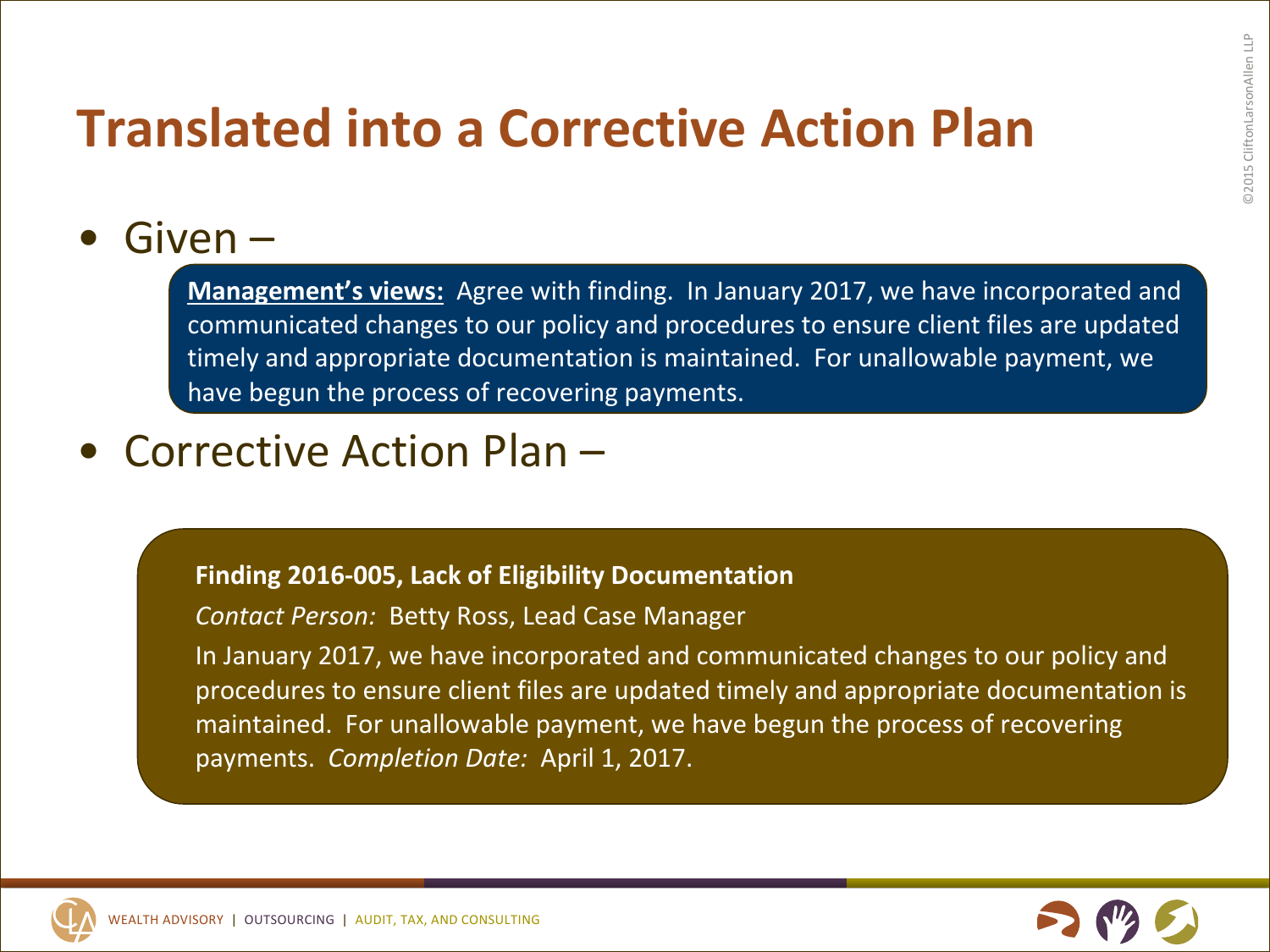#### **Management Decision**

• Corrective Action Plan

#### **Finding 2016-005, Lack of Eligibility Documentation**

**Contact Person: Betty Ross, Lead Case Manager** In January 2017, we have incorporated and communicated changes to our policy and procedures to ensure client files are updated timely and appropriate documentation is maintained. For unallowable payment, we have begun the process of recovering payments. *Completion Date:* April 1, 2017.

- Likely response from granting agency?
	- $-$  Looking forward to next year
	- $-$  What is the message being sent?

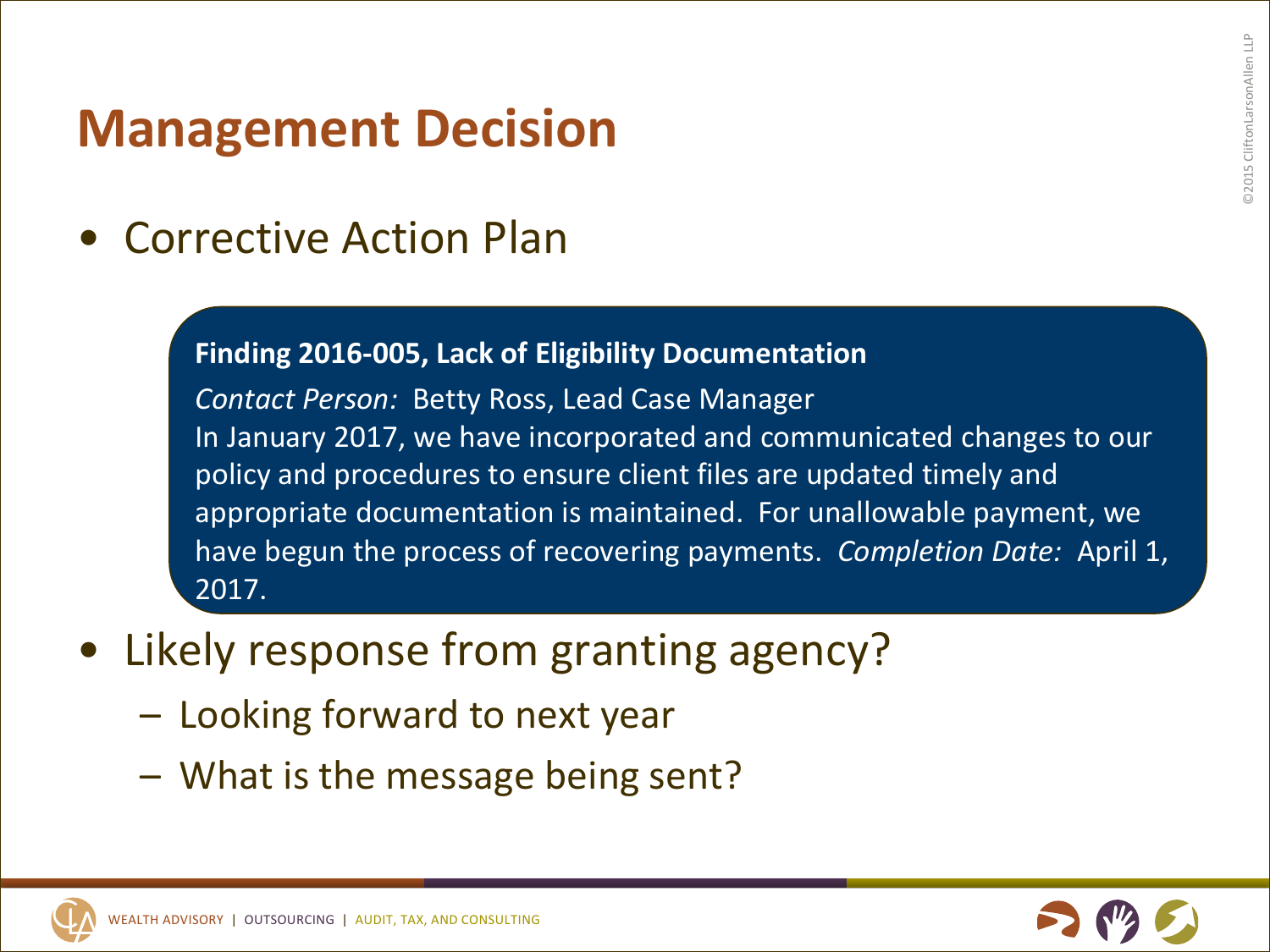#### **Next Year – First Thing is First**

- Auditors are required to follow-up on corrective actions and prior year findings.
- Auditors want to see your management decision letters.
- Closes the cycle and restarts the process.



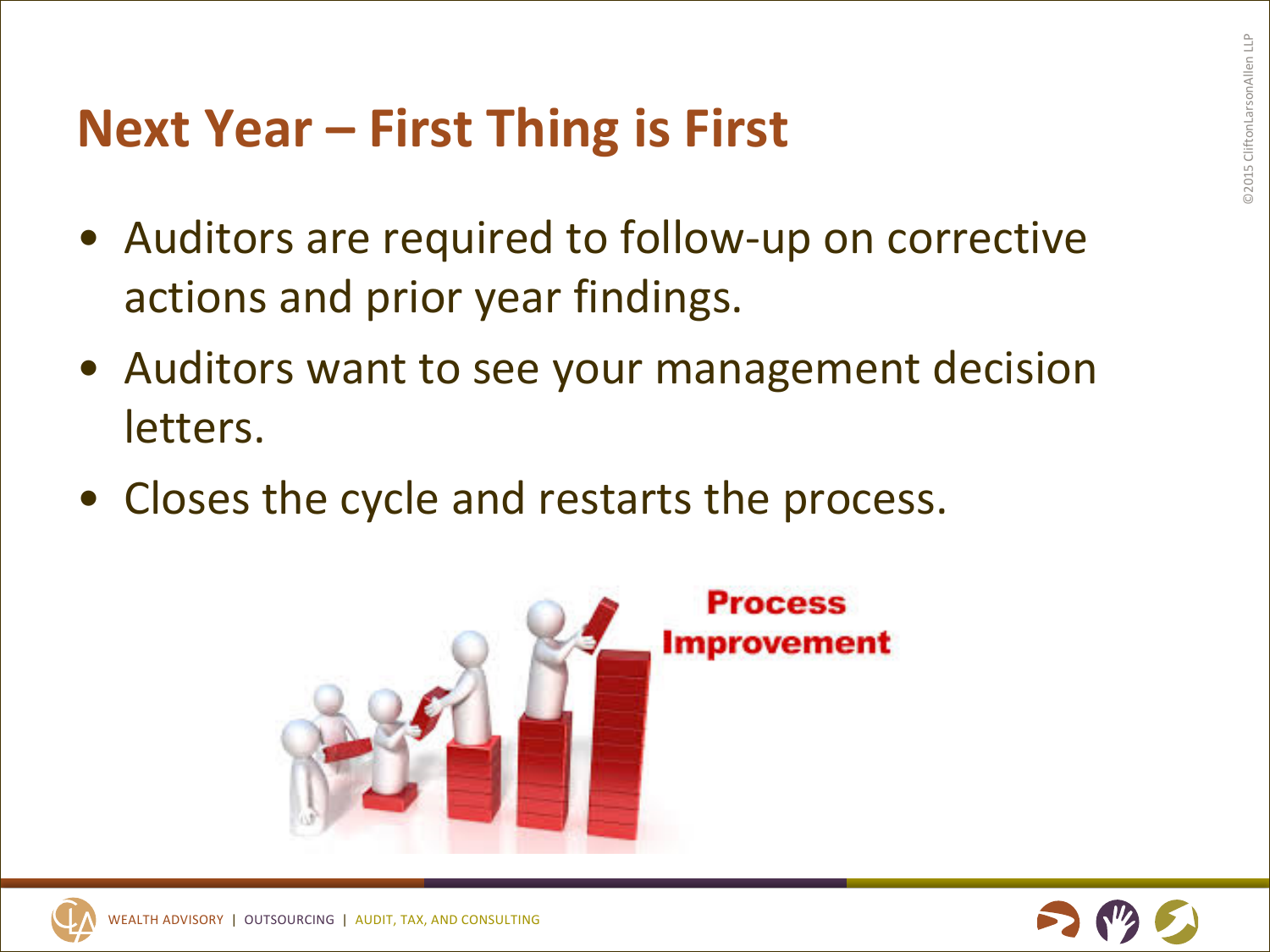#### **Intended Take-Aways**

- Findings are about improvement not judgement
- Auditors have a lot of rules and expectations and findings are not fun for them either
- Auditors and auditees need to work toward agreement on findings
- Responses should be brief and show ownership and responsibility for getting the internal controls and compliance right

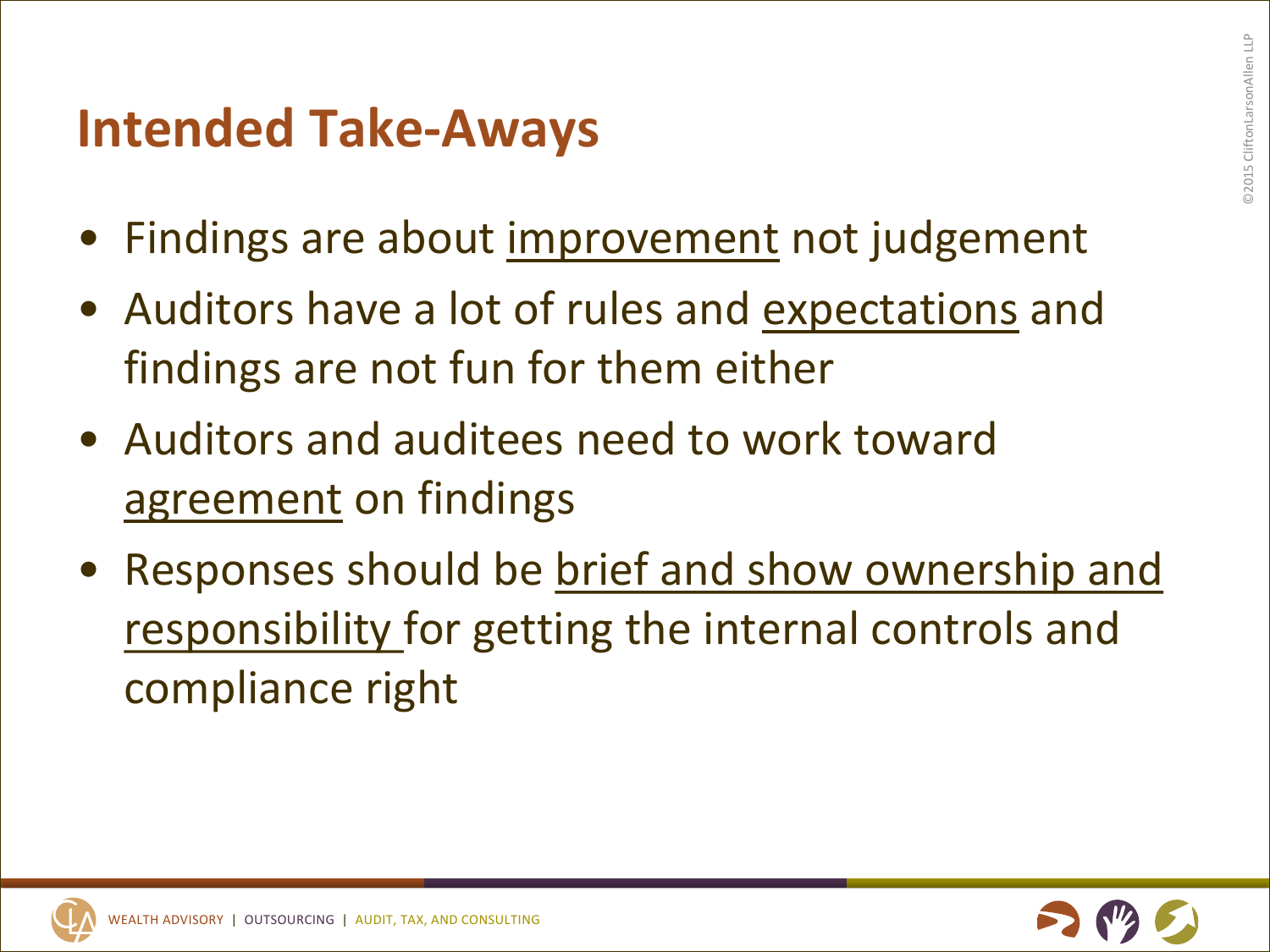#### **Questions?**



WEALTH ADVISORY | OUTSOURCING | AUDIT, TAX, AND CONSULTING